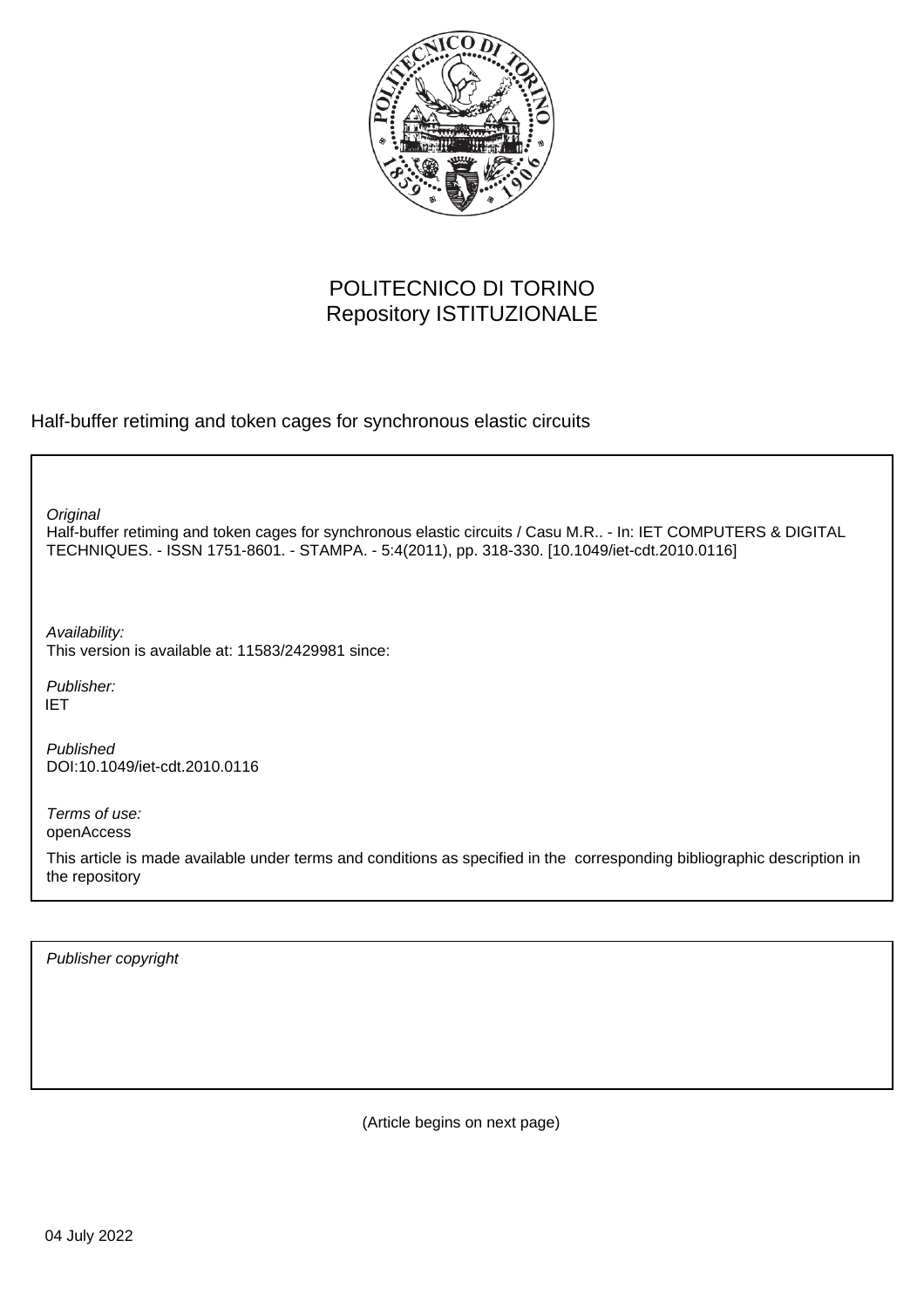# Half-Buffer Retiming and Token Cages for Synchronous Elastic Circuits

Mario R. Casu

#### Abstract

Synchronous elastic circuits borrow the tolerance of computation and communication latencies from the asynchronous design style. The datapath is made elastic by turning registers into elastic buffers and adding a control layer that uses synchronous handshake signals and join/fork controllers. Join elements are the objective of two improvements discussed in this paper. Half-buffer retiming allows the creation of input queues by relocating one of the latches of the elastic buffer which follows the join controller. Token cages improve the performance of join controllers that use the early evaluation firing rule. Their effect on throughput is discussed by means of examples representative of typical topologies, simulations with synthetic benchmarks and a realistic microarchitecture. Area and power costs of the control logic and the possible impact on the datapath are evaluated, based on the results of logic synthesis experiments on a 45 nm CMOS technology.

#### Index Terms

Elastic circuits, Latency tolerance.

# I. INTRODUCTION

Elastic circuits, also termed Latency-Insensitive systems, offer designers a uniform methodology to render their products tolerant to unpredictable latencies coming from excessive wire or computational delays. Latency tolerance is obtained by enabling computational elements to "fire" only when the set of inputs needed for a given computation is available, and making them wait until this condition is satisfied [1]. To this aim, data needs to be paired with a validity signal. A counterflowing stop signal is also needed to block fast data when other late data are not yet available. Elastic circuits, in essence, implement a handshake protocol at the control level based on "valid" and "stop" signals. The interaction of the protocol with the datapath realizes a fine-grain clock-gating of memory elements which become "elastic", as they are able to stretch the validity of data until necessary in case of stop. This kind of communication protocol is used by asynchronous designers to tolerate delays that vary within a range. The extension to the case of standard synchronous designs allows them to be rendered to elastic against "discrete latencies", that is counted in terms of clock ticks.

Mario R. Casu is with the Dipartimento di Elettronica, Politecnico di Torino, C.so Duca degli Abruzzi, 24, I-10129, Torino, Italy e-mail: (mario.casu@polito.it.)

1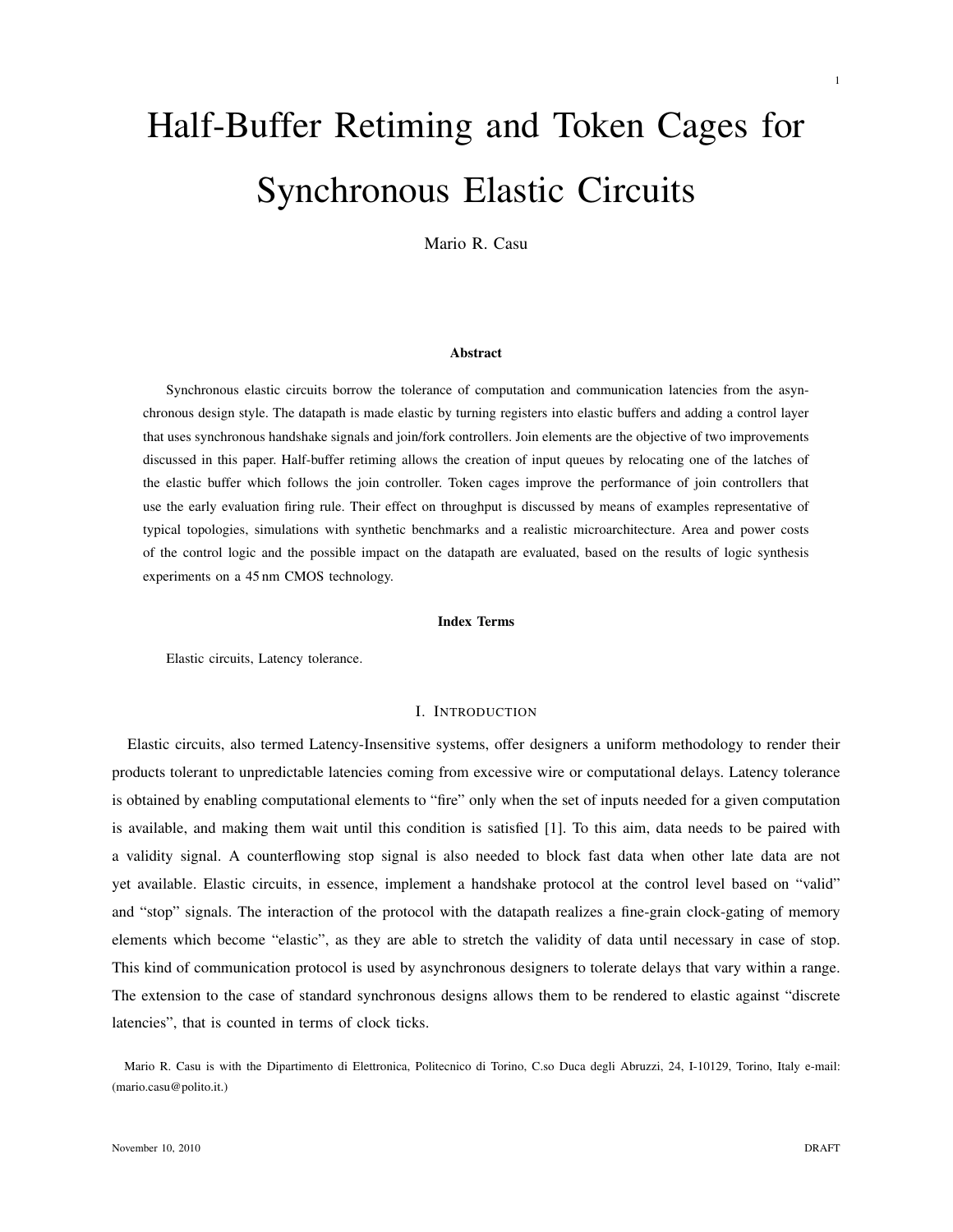To handle blocks with more than one input, the protocol utilizes join controllers that produce a single valid output and propagate back as many stop signals as the input channels. Fork controllers do the opposite with multi-output blocks, that is replicate valid output and send back a single stop signal. Two types of join controllers have been devised, a simple one that validates the output when all inputs are valid [2], and another that "early evaluates" only a subset of valid inputs [3].

Synchronous elastic circuits, and in particular join controllers, are the subject of two innovations that we propose in this paper. In particular, our contributions are the following.

- In some cases we need to add or resize buffers to adjust latencies and increase throughput of elastic systems. We propose a new way to provide a multi-input elastic block with bypassable buffers, obtained by retiming one of the latches that form a master-slave pair in a standard elastic buffer.
- We show that there are cases in which fast and useless data can be discarded, but to keep the computation coherent we need something to remember that data was canceled. We thus propose a simple circuit based on a two-states finite states machine (FSM) that we add to the input of an elastic controller.

We term these two innovations "half-buffer retiming" and "token cages", respectively. The meaning will become clear when we explain how they work. The first one can be applied to elastic buffers used in conjunction with both standard and early evaluation join controllers. The second one is used only with controllers of the latter type.

We start with a brief introduction to synchronous elastic architectures in section II and motivate the need for the new contributions in section III. Sections IV-V illustrate the two main findings, whose application is better explained in section VI through a microarchitectural example, simple enough for illustrative purposes yet not too far from a realistic case. Section VII describes experiments of simulation with synthetic benchmarks and of logic synthesis and mapping on a 45 nm CMOS technology, through which we evaluated performance, power and area costs at control and datapath level. The work related to the topics discussed in this paper is presented in section VIII. Finally, conclusions are drawn in section IX.

### II. BASICS ON SYNCHRONOUS ELASTIC CIRCUITS

We showed in the introduction that synchronous elastic circuits (SEC) use a pair of control signals, valid and stop, which control the flow of data by implementing a synchronous handshake. In particular their behavior obeys to a protocol called SELF [2] which consists of three basic actions: Transfer, Retry and Idle. Transfer occurs when valid data flow unstopped. Idle is when data are not valid and therefore cannot be stopped (a stop on invalid data doesn't get propagated back). Retry occurs when valid data get stopped and need to be held until the stop is removed. At the same time the stop propagates back to the source of the valid data, usually with a unitary backward latency (one clock cycle). It is clear that in a retry state, data which are valid and stopped on the current clock cycle need to be saved for the next clock cycle, and this requires a memory element. But another memory element is needed to save the incoming new data that otherwise will be lost, due to the latency of the back-propagated stop. (The stop is not immediately propagated back to avoid global signals and combinational loops.) Therefore a buffer with a capacity of two data is required. A clever implementation consists of a pair of level-sensitive latches which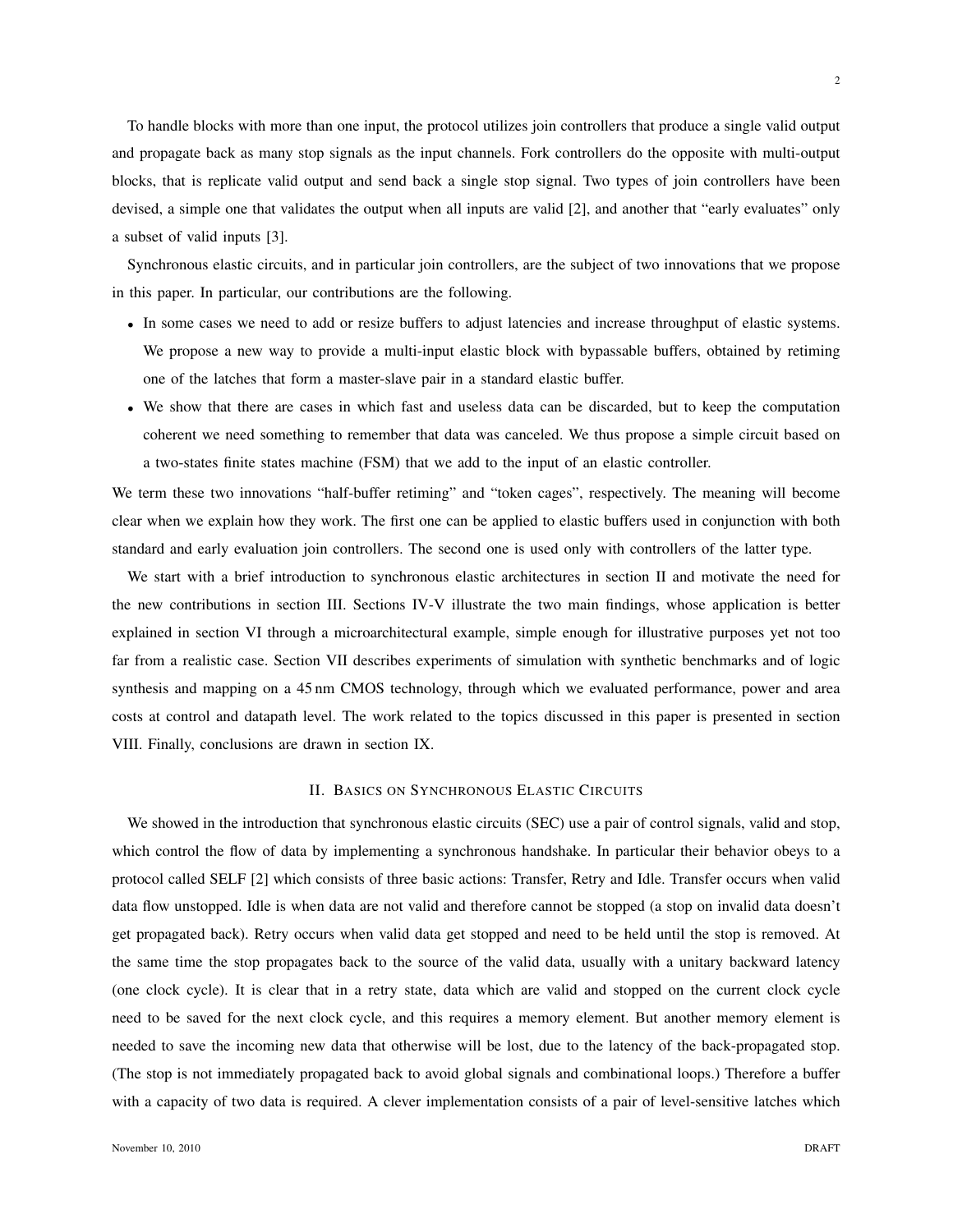work as an edge-triggered register when there's no data to stop, or as two separately controlled memory elements when there's an output stop to absorb [2][4]. This circuit is called Elastic Buffer (EB) and is made of two Elastic Half-Buffers (i.e. the two latches), each made of a datapath and a control part. The latter is the *elastic half-buffer (EHB) controller* that defines latch transparency and memory conditions.

Computational blocks are made elastic by replacing their registers with elastic buffers. (Registers can also be clustered and controlled by a single elastic controller.) In this case, elastic buffers are initialized with valid data. But EB's can also be added to increase the throughput of the system, an operation called *buffer insertion*, or to break long delays in wires and combinational logic, then implementing a pipeline. In this case EB instances are devoid of data and their validity is zero at inception. It is important to remark that inserting buffers initialized with invalid data does not change system functionality.

Elastic blocks with multiple inputs and/or multiple outputs need join and/or fork controllers. Fork elements send valid tokens along the various output directions, if the receivers are ready to get them. If instead one or more are not ready, fork controllers keep data valid only for them (Retry) and invalidate channels that were not stopped (Idle). Join elements may implement two kinds of "firing" rule. The simplest one, the *AND* firing rule, asserts a valid output only when *all inputs are simultaneously valid*, otherwise the valid ones get stopped. An *early evaluation* type join controller speeds computation up because enables firing as soon as the subset of needed inputs are valid, regardless the status of the unneeded ones. This implies discarding the unneeded tokens which sooner or later arrive at the join inputs. Two techniques are used to this aim. One consists in sending back *negative* tokens, a.k.a. *antitokens*, which travel in the opposite direction of standard tokens. When a token and an antitoken meet, they cancel one another [3]. A full-blown implementation of this method requires doubling the protocol signals with negative valid and stop wires. Another technique consists in counting negative tokens locally, and canceling them when positive tokens arrive [5][6].

Figure 1 shows an example of elastic block partitioned in datapath and control. The output of the combinational logic is registered by an EB made of two latches each managed by its own EHB controller. L and H indicate active-low and active-high transparent latches. The join controller implements a strict AND firing rule [2] as clear from the gate in figure that asserts  $V'$  when both  $V_{in1}$  and  $V_{in2}$  are valid.

In the example in Figure 2 the join controller implements early evaluation and supports antitoken generation and propagation [3].

 $P_1$  and  $P_2$  in Figure 2 indicate which inputs are "processed". Accordingly, the early-evaluation logic represented by block labeled EE will evaluate the following condition

$$
EE = (\overline{P_1} \vee V_{in1}^+) \wedge (\overline{P_2} \vee V_{in2}^+).
$$
 (1)

EE is asserted even if a channel is not valid, provided it is not processed. In that case, an antitoken  $(V_{in1}^-$  or  $V_{in2}^-$ ) can be generated by *G* labeled AND gates. The flip-flops are set when valid antitokens are stopped  $(V_{in1}^- \wedge S_{in1}^-)$ ,  $V_{in2}^- \wedge S_{in2}^-$ ) and need to be kept valid for the next clock cycle. The EHB controllers are more complex than those in Figure 1 as they propagate antitokens and elaborate a more sophisticated enabling condition for the latches.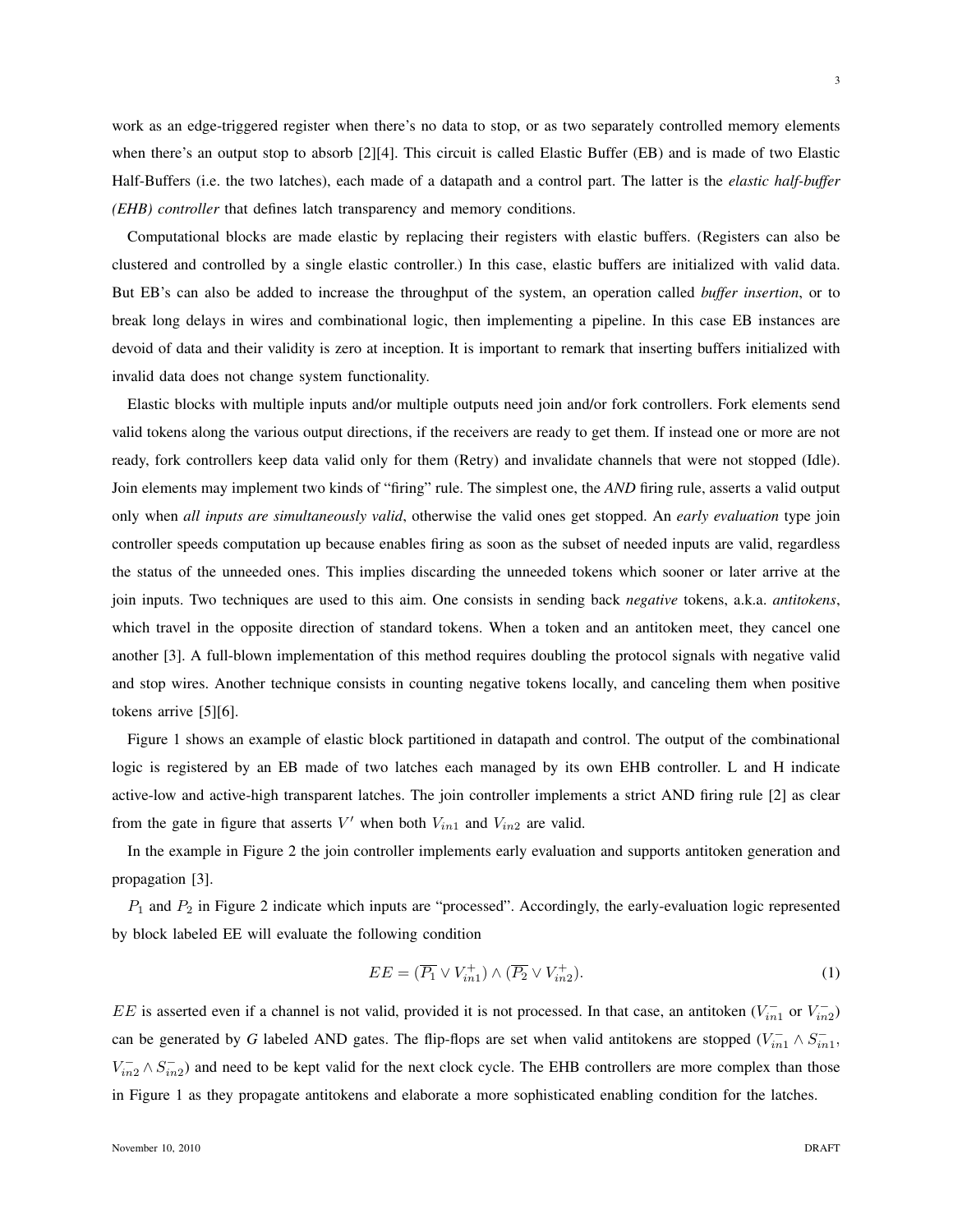We did not report examples of fork structures because the focus of our investigation is the optimization of elastic structures that use join controllers.

# III. MOTIVATION

The reason of the two contributions discussed in this paper can be explained with a simple example of a typical problem that affects join controllers implemented as shown in Figures 1-2. Two different solutions to this problem can be devised, depending on the type of join controller. One applies to the early evaluation case only, another one can be used both in case of standard and of early evaluation controllers.

To illustrate the example and the solutions, we make use – here and in the remainder of the paper – of simplified Marked Graphs, with black tokens indicating data validity and with arrows indicating stopped data. Absence of valid data are called "bubbles". Marked Graphs, a subset of Petri Nets [7], are a powerful tool which permits analysis of behavior and calculation of throughput of SEC's, that is the average number of computations made by each block per time unit (per clock cycle in a synchronous system). The simplified version is sufficient for our illustrative purposes, and most of all for not making the treatment of this subject unnecessarily burdensome.

Suppose then that A, B and C in Figure 3 are elastic computational blocks modeled as nodes of a simplified Marked Graph. Each block has two storage places for tokens – the two latches of an EB – but they have not been explicitly shown for simplicity. The EB of A is followed by a fork controller. The one of C is preceded by a join controller. The initial marking is given by the token configuration – that is the black circles – at T=0. Blocks enabled to fire are represented as gray rectangles, disabled blocks are white. The fact that block C is not enabled may represent two different situations related to its join controller:

- A. It implements a strict AND firing rule and so needs both inputs to be valid. Since only one is valid, C cannot fire.
- B. It's of the early evaluation type but the input from A is not processed, whereas the one from B is. Since the processed input is not valid, C cannot fire.

In both cases the bubble from B turns into a stop for the valid input from block A which stalls at T=0 (block A is white) and saves the incoming token in the L latch of its EB (token shown within the block at  $T=1$ ). We call this as the "bubble bounce problem."

The first consequence emerges if A and B are physically distant from C. The time it takes to propagate the bubble along the wire, the join logic delay and finally the time to back-propagate the stop along the valid channel must be less than a clock period and can be itself a clock period limiter if the wires are long. This was noticed first by C.-H. Li and others in [8].

The second consequence is a throughput reduction for topologies that contain reconverging branches with unequal latencies, like on top of Figure 3 where the outputs of A reconverge on C after different latencies. The stop repeats periodically and every block is enabled to fire once every two clock cycles. The throughput of the system in the figure is then 1/2 and is said to be bubble limited [1]. As we previously said, adding buffers does not change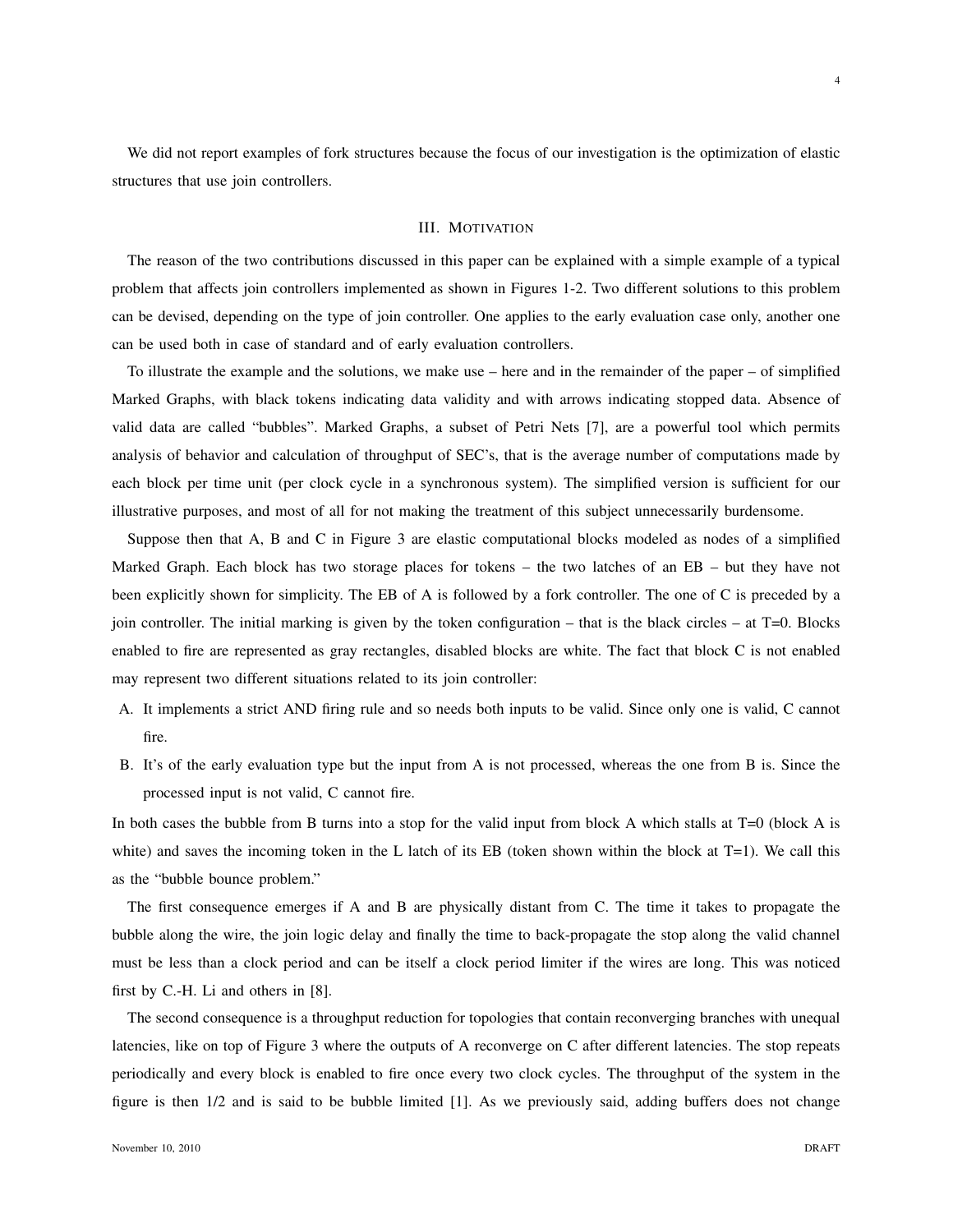system functionality. So a way to improve the throughput could be that of adding a bubble in the "fast" channel so as to balance the channel latencies. The throughput increases from 1/2 to 2/3 because all blocks are enabled to fire twice every three cycles (the simple verification is left to the reader). However, in systems more complex than our simple example, adding bubbles can solve a local problem but may degrade the overall system throughput [9]. Another option without negative consequences is *buffer sizing* which consists in increasing the capacity of buffers in short branches without changing the forward latency. In the problem at stake, we need an input buffer with zero forward-latency and one-cycle backward latency in the fast channel. In practice, a bypassable FIFO queue which stores the data in case of a stop created by the bubble bounce and which *delays* the stop itself. The combinational path of the stop signal will be split in two clock cycles, making the timing constraint less burdensome. The middle part of Figure 3 shows what happens when such a queue was added on the left input of C. The early valid from A gets stored (token within block C at T=1). When the late token arrives from B the queue is read and the new datum from A gets stopped. However this stop has no effect: block A already stalled because its input was not valid. The throughput increases again from 1/2 to 2/3. We show later on in section IV an elegant solution for this queue which basically consists in retiming the elastic half-buffer which follows the join element.

The queue can be applied to both cases of controllers, with and without early evaluation. But another solution to the bubble bounce problem, whose application is not alternative but can instead be used in conjunction with the former, may be devised only if C's join controller implements an early evaluation rule. Suppose that for the present computation C needs data from B. Unfortunately, the processed channel is devoid of tokens whereas the left input contains a "useless" token. The join controller of C cannot cancel that token with an antitoken because this would require an output positive token to be generated at the same time (token preservation [3]). To figure out the situation we can look at the implementation of the controller logic in Figure 2 and at logic equation (1). Suppose that input 1 is processed and not valid, while input 2 is not processed and valid:

$$
(P_1 \wedge \overline{V_{in1}^+}) \wedge (\overline{P_2} \wedge V_{in2}^+).
$$

The consequent false value of  $EE$  in (1) and so of  $V'^{+}$  in Figure 2 sets to false the two negative valid signals  $V_{in1}^-$  and  $V_{in2}^-$  (we assume a false value of  $V_{out}^-$  and of the two flip-flops). In turn the false value of  $V_{in2}^-$  asserts  $S_{in2}^+$  which stops the valid input, giving rise to the problem depicted in Figure 3.

The back-pressure exerted on the valid and useless channel results in the end in a smaller throughput, if that channel belongs to a critical part of the system. A reasonable solution consists in discarding the useless datum and "remembering" that it was canceled out. If, after such elimination, another token pops up in that channel before the needed token on the processed channel arrives, the new one will be stopped, as it is impossible to know if it will be needed in the future (the processing configuration may switch). We need thus a sort of "queue" of unit capacity, just for the valid signal, not for the data, but since we will not use the queue content anymore we call it "token death cage", or "cage" for short. C's two inputs in the bottom part of Figure 3 are provided with cages. The time evolution describes a situation in which the processed input (indicated by P) is not valid whereas the other one is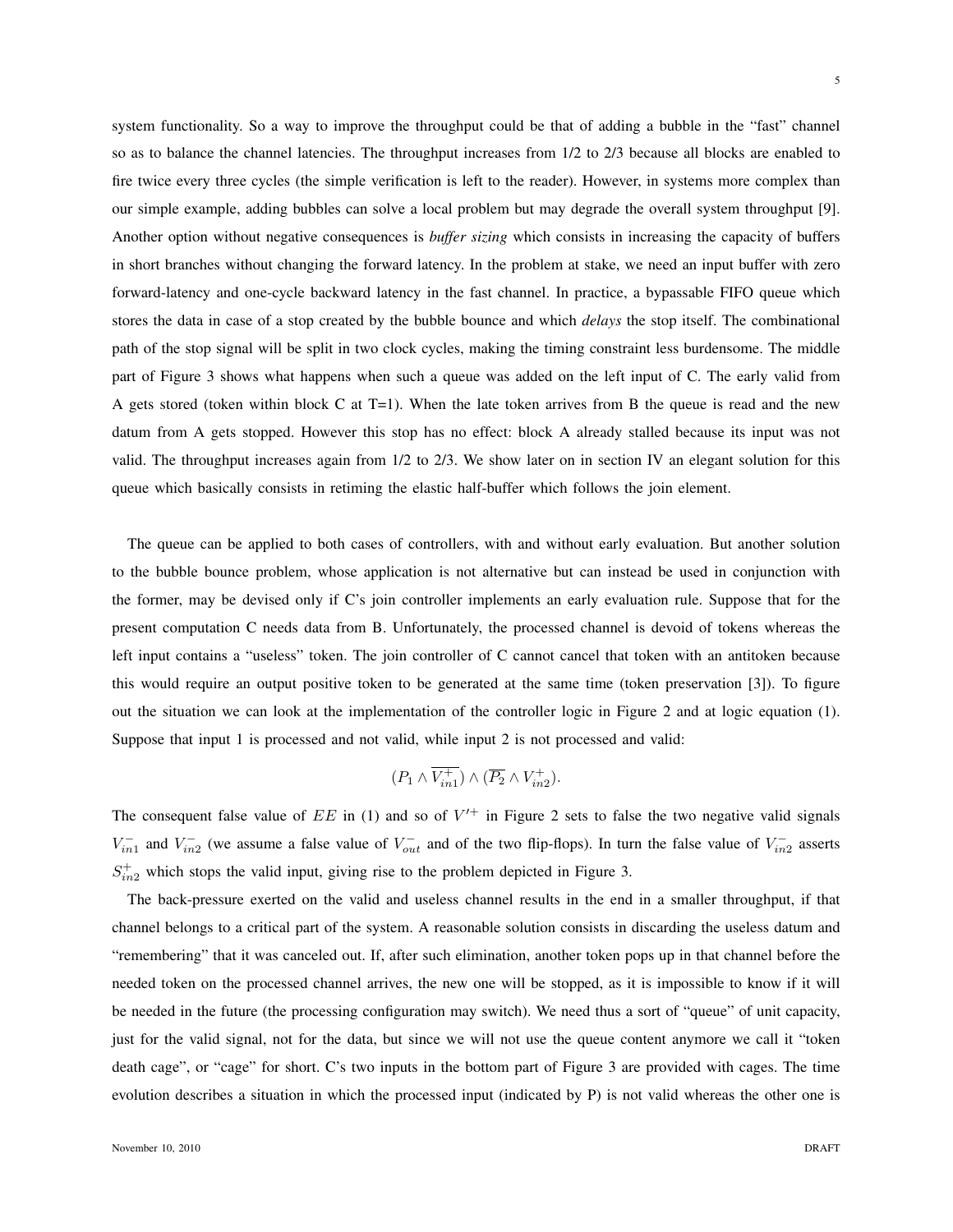valid but useless. The useless token gets caged – and not stopped – at time  $T=1$ . The resulting throughput is  $2/3$ , the maximum possible for this case, obtained without any buffer sizing. As shown in figure, we need to stop at T=1 the new datum on the non-processed input: We don't know if it will be processed next. However, there's no throughput penalty here because the stop occurs when A is not enabled. In the example, only one of the cages is used and if we are sure that this is always the case we can add just one cage on the input that needs it. We show later on in section V a possible implementation of the cage.

# IV. HALF-BUFFER RETIMING

In section III we illustrated with an example the need to provide the inputs of an elastic block with bypassable FIFO queues that store "fast" valid input data while late ones are still on their way. We now discuss their implementation via elastic half-buffer retiming. Figure 4 represents a typical situation in which two channels from two EB's on stage i of a hypothetical pipeline join on a single EB on stage  $i + 1$ . Even though we discuss the case of a 2-input join, the method can be extended to a generic n-input case. The figure shows both data and control paths. The clouds represent combinational logic and/or wires annotated with delays,  $T_{d1}$ ,  $T_{d2}$  and  $T_{dj}$ .

We create bypassable queues on the inputs of stage  $i + 1$  in two steps whose final result is shown in Figure 5:

1) Retime the negative level-sensitive latch (L) of the output EB moving it backward across the cloud.

2) Retime and duplicate the EHB controller and let the two copies operate independently on channels A and B. Moving back and doubling the latch does not necessarily mean doubling the area occupied. It may be the case that the input and output size of the combinational logic are such that  $N_a + N_b \leq M$  (take for example a 16x16 multiplier with 32 bit output).

EHB retiming applies to join controllers without and with early evaluation. Since the latter contain the edgetriggered flip-flops shown in Figure 2, after having retimed the active-low latch we must change the trigger polarity of those flip-flops from positive to negative.

Retiming does not change the system functionality [10]. The sequence of firing actions is preserved. However, timing at gate level may change. Moreover, the antitokens produced by an early evaluating controller exit from retimed latches later than in the case without retimed latches, a delay that may reduce the throughput in some particular cases. The following two subsections face these two matters.

#### *A. Timing check after latch retiming*

We make the worst case hypothesis that before retiming there was no slack left in the path which crosses the two datapath stages, ith and  $i + 1$ th, that is, the retimed path was a critical one. Then the clock-output delay  $t_{cq}$  of the upstream EB plus the propagation delay of the clouds and the setup time  $t_{su}$  of the downstream EB sum up to a clock period  $T_{ck}$ . In formulas,

$$
t_{cq} + max(T_{d1}, T_{d2}) + T_{dj} + t_{su} = T_{ck}.
$$
\n(2)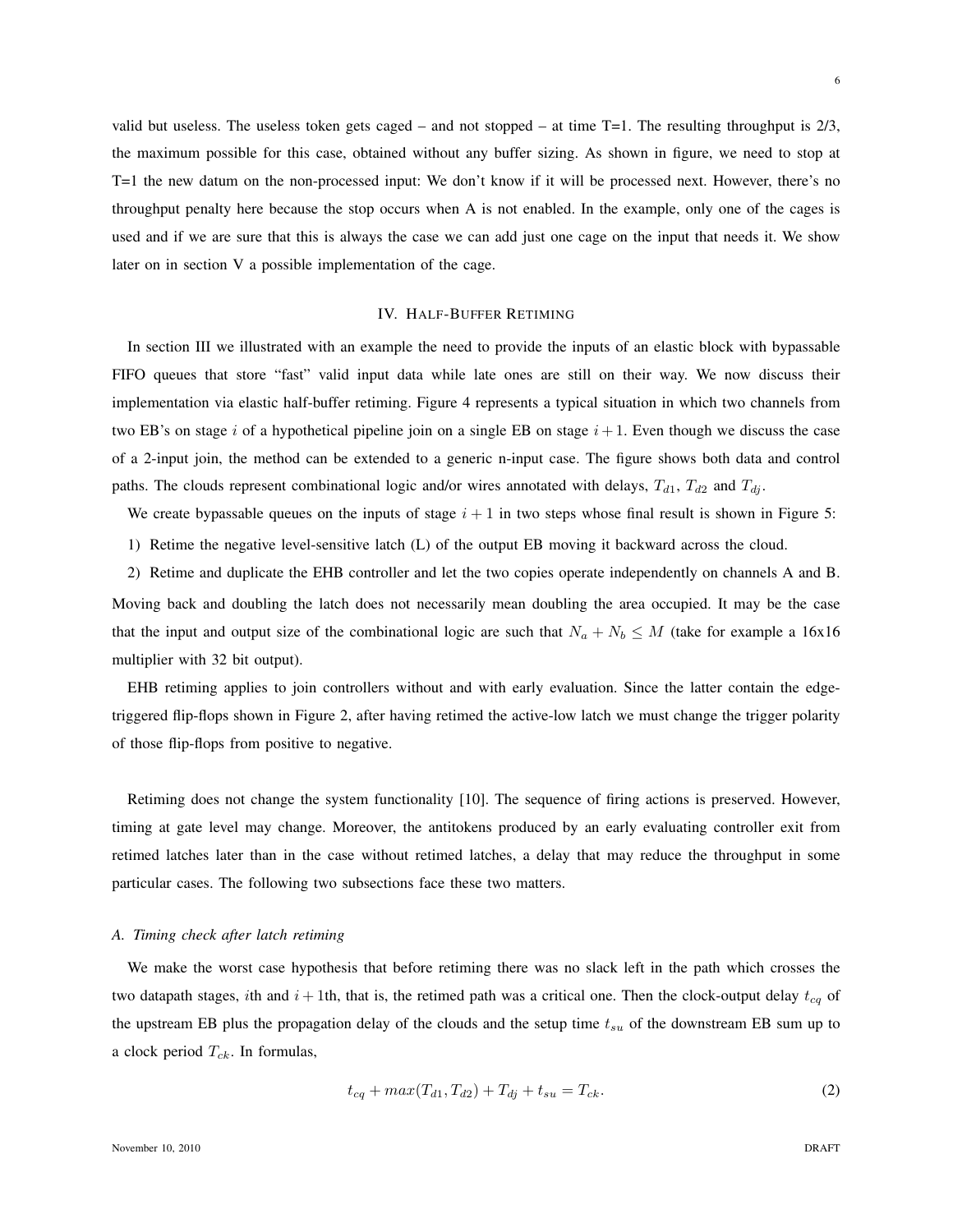This condition is graphically exemplified in Figure 6, top waveforms labeled "before retiming". The input of the active-low latch of stage  $i + 1$  (Lin) arrives just  $t_{su}$  before clock's edge (null slack) and gets stored. The output of the active-high latch (Hout) arrives  $t_{cq}$  after the second positive clock edge.

Retiming the two latches ahead may have two consequences, a positive and a negative one. The positive one is that the formerly "hard" clock edges become "softer" and time can be borrowed from one clock-phase to the other to help complete computation, a well-known property of latch-based design. For instance, if the next  $i + 2$ th stage, not shown in figure, had a positive slack, the computation of stage  $i + 1$  may last more than  $T_{dj}$  time units and extend over stage  $i + 2$ , without the need to increase clock period beyond the limit of Eq. (2). Or, longer delays due to worse process, temperature or voltage conditions could be tolerated, whereas in the edge-triggered case any excessive delay would end up in a setup violation.

However, and this is the negative consequence, a time borrow may be required to complete the computation of the "cloud" in Figure 5 even in the nominal case. Suppose we use a single-phase clock scheme with symmetric duration of low and high phases,  $1/2$  clock cycle each. The arrival time of Lin can be longer or shorter than a half clock cycle:

- 1)  $t_{ck-q} + max(T_{d1}, T_{d2}) > T_{ck}/2.$
- 2)  $t_{ck-q} + max(T_{d1}, T_{d2}) \leq T_{ck}/2.$

The combination of these two inequalities with (2) results in a duration of  $T_{di}$  shorter or longer than  $T_{ck}/2 - t_{su}$ . In the first case, which corresponds to the middle part of Figure 6, Hout arrives  $2t_{dq} - t_{su}$  after clock's edge. Such quantity is close to  $t_{cq}$  if both input-output delay  $t_{dq}$  and setup time  $t_{su}$  are on the same order of the clock-output delay, as it usually occurs. In this fortunate case, the arrival time of Hout does not change appreciably and there's no extra time to borrow with respect to the case we had before retiming.

In the second case, exemplified in the bottom part of Figure 6, there is a slack  $slk$  between the arrival time of Lin and the opening of the active-low latch (which occurs after 1/2 clock cycle). Therefore, the arrival time of Hout exceeds the clock period of  $slk + t_{dq} + t_{cq} - t_{su}$ . If again  $t_{dq} \simeq t_{su}$ ,  $slk$  is more or less the quantity in excess of  $t_{cq}$  that needs to be borrowed, if available, from the next stage.

In case of early evaluation controllers, L latches must be retimed also on P1 and P2 inputs of Figure 2 and a similar analysis must be done for timing paths that pass through them. Usually the protocol logic is simpler and has more slack than datapath logic, making it easier to fix timing constraints.

# *B. Delayed antitoken*

Comparing Figures 4 and 5 is helpful to understand the problem at stake. Suppose that the join controller implements an early evaluation policy. Suppose that eventually a valid token pops up in one of the two channels in stage  $i$ , the channel that is processed. In the case depicted in Figure 4 an antitoken would be immediately, that is combinationally, sent back in the direction of the non valid channel. Again, such token-antitoken bounce could be timing critical in the same way as it was the bubble bounce described in section III. But apart from this potential problem, such immediacy may be important for throughput reasons. In the case in Figure 5, the early token reaches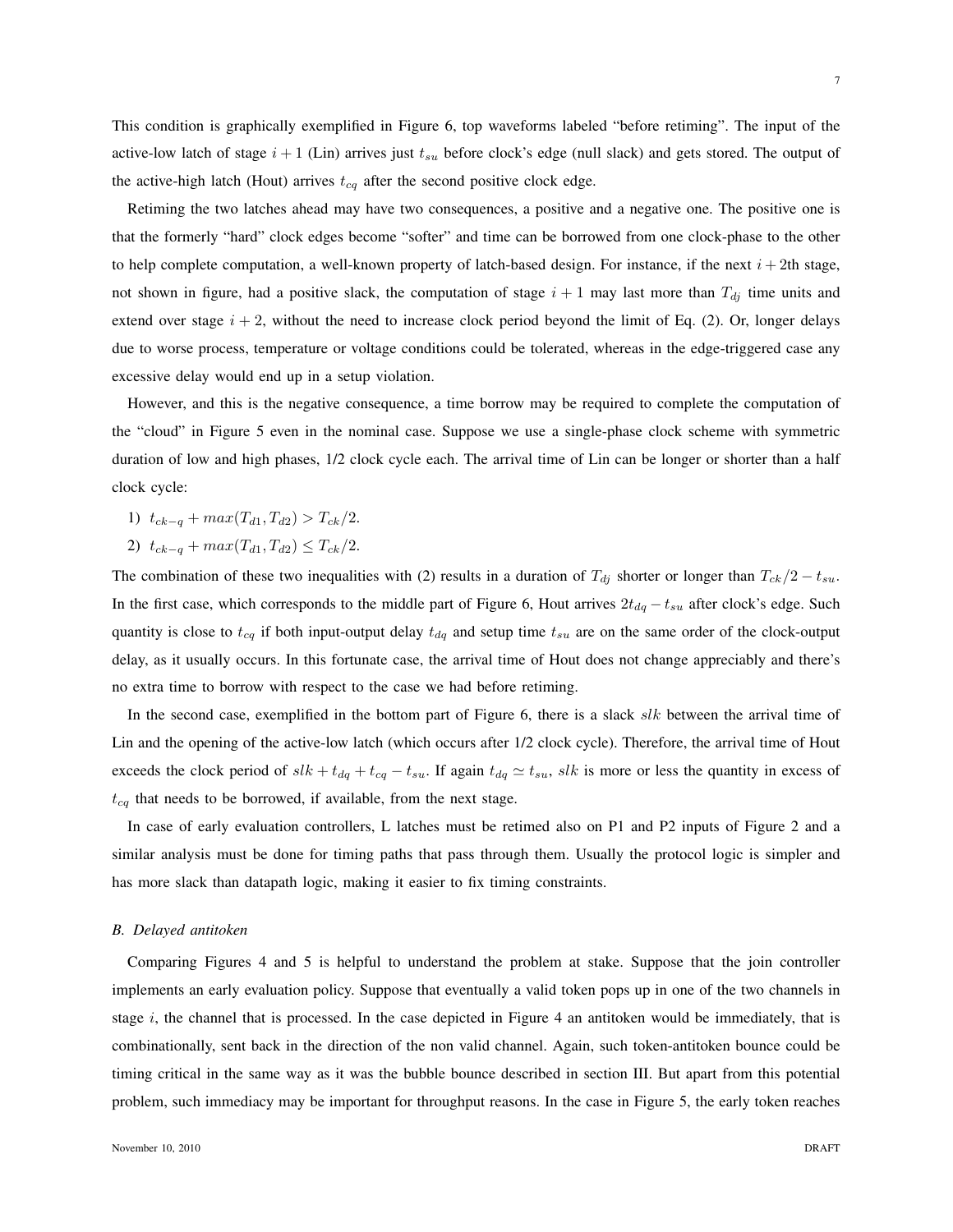8

the join controller and generates an antitoken half clock cycle later due to the latch crossing. In turn, this "bounced" antitoken reaches the upstream EB another half clock cycle later, due to the other latch.

Overall, the antitoken arrives after one clock cycle, a latency which may negatively impact performance, as explained in Figure 7. In the example labeled "before retiming", both C's and D's join controllers implement early evaluation. "P" indicates the needed input. The controller of D immediately generates an antitoken – a white circle in figure at  $T=0$  – that goes back and annihilates the token on B's output at  $T=1$ . All blocks except C become and remain enabled (gray shading) after 2 clock cycles from the beginning, leading to a system throughput of one operation per clock cycle. The fact that C is always disabled has no effect on global performance, because its output is never used.

In the example in the middle of Figure 7 retiming was applied to block D. The antitoken arrives in B at time  $T=2$ , one clock cycle later than in the case without retiming. The token from B on C's input at time T=1 is not annihilated yet and gets stopped. Such stop back-propagates and makes stall first B (T=1), second A (T=2), and finally D (T=3, not shown). If the configuration of processed channels never changes, this situation repeats periodically leading to an overall throughput of 4/5, 20% lower than the original case.

In the bottom part of Figure 7, we finally applied retiming to both blocks C and D. Now at time T=1 data from B to C is not stopped anymore and gets instead stored in C's retimed latch. At T=2 such stored token gets annihilated and leaves its place free for the newly arrived token. The final throughput is again 1, the same of the original case.

This example showed that a careful analysis of potential performance degradation is needed when half-buffer retiming is applied to early evaluation controllers. The retiming technique can be instead applied with no throughput penalty to AND firing rule join controllers.

# V. TOKEN CAGES

In section III we illustrated the case of a token that is not processed by an early evaluation controller and that arrives before the processed one. We observed that we can cancel the non processed data and remember just the validity bit by putting it into a cage. The circuit in Figure 8 implements the token cages of a 2-in join controller. The addition of cages concerns only the control part of a circuit, the datapath remains unmodified. If cages are free, that is the flip-flops content is zero, the conditions under which tokens get caged are

$$
S_1'^+ \wedge V_{in1}^+ \wedge \overline{P_1} \wedge \overline{EE},
$$
  

$$
S_2'^+ \wedge V_{in2}^+ \wedge \overline{P_2} \wedge \overline{EE}.
$$

A caged token gets killed, that is the FF content is zeroed, when the join element removes the corresponding stop signal  $S_1^{(+)}$  or  $S_2^{(+)}$ . An antitoken  $V_1^{(-)}$  or  $V_2^{(-)}$  gets propagated to  $V_{in1}^{-}$  or  $V_{in2}^{-}$  only if the cage is free. The join controller operation guarantees the following invariants [3]

$$
\frac{\overline{V_1'} \wedge S_1'^{+}}{\overline{V_2'} \wedge S_2'^{+}}, \qquad \frac{\overline{V_1'} \wedge S_1'^{-}}{\overline{V_2'} \wedge S_2'^{-}}.
$$
\n(3)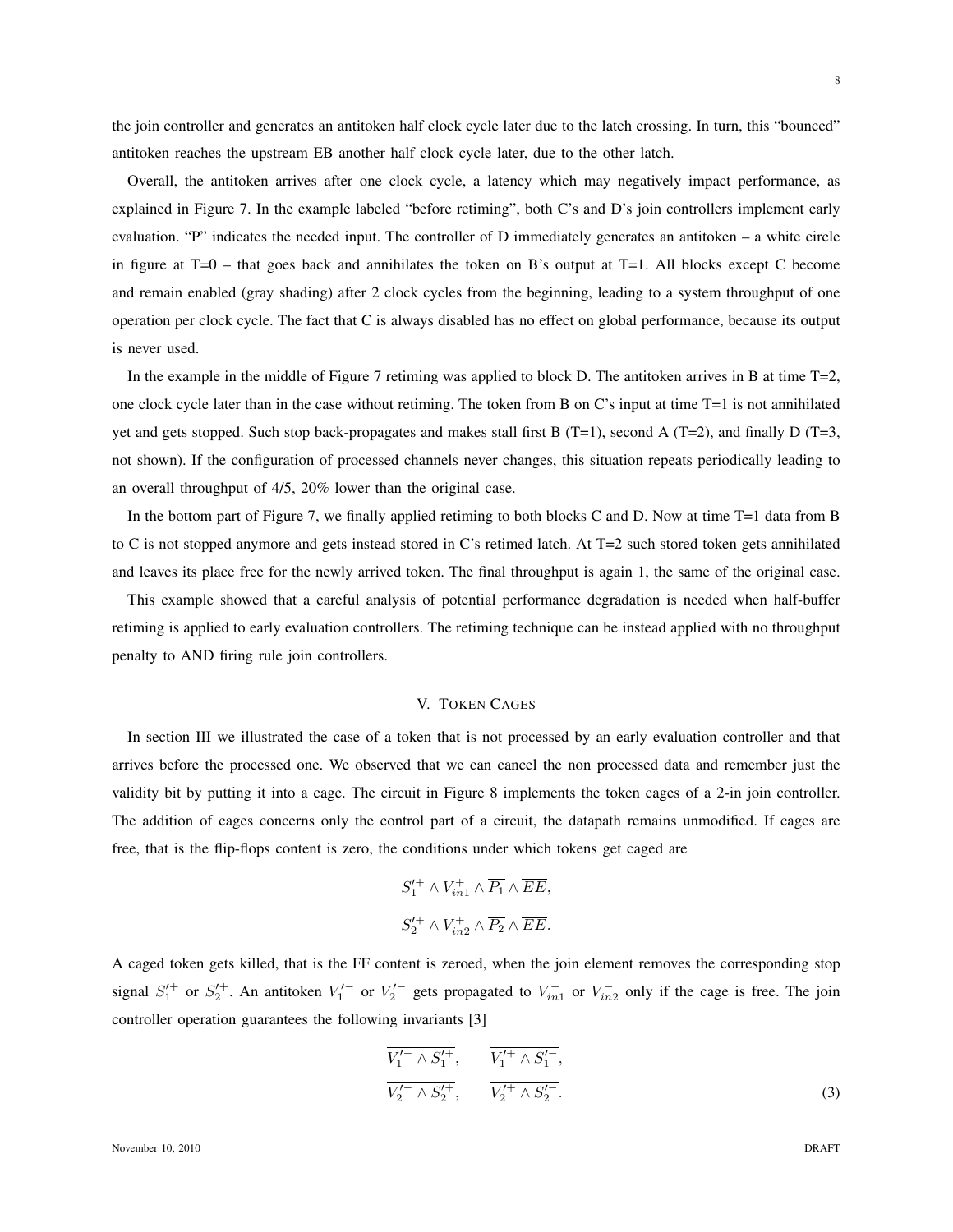9

Therefore, the join controller cannot send a negative token back without deasserting the corresponding positive stop signal. So, if the cage is occupied and an antitoken  $(V_1'$  or  $V_2'$ ) is sent, a false value of  $S_1'$  or  $S_2'$  will clean the cage (its token gets annihilated by the incoming antitoken).

It is important to check that the insertion of cages respects the invariants and other SEC properties like persistence and liveness [2][3]. Although it is always possible to resort to model checking, we found rather easy to fully prove these properties because of the simplicity of the cage circuit. For a better readability of the paper we postponed these proofs to Appendix A.

When we introduced the need for a token cage we observed that it can be a powerful tool to increase the throughput of elastic circuits with early evaluation. Of course, such increase comes at the cost of an area overhead. However, this cost impacts only the control part of an elastic circuit and not its datapath and, as Figure 8 demonstrates, only few gates are needed. We quantify later on in section VII such small overhead.

# VI. A REALISTIC EXAMPLE

To illustrate the positive impact of buffer sizing obtained through half-buffer retiming and of token cages insertion, we selected a simple but close to real-life microarchitecture. Figure 9(a) shows a simplified elastic processor the execution unit of which supports 4 types of operations:

- addition (ADD):  $X + Y$
- multiplication  $(MUL): X \cdot Y$
- multiply & accumulate (MAC):  $X \cdot Y + Z$
- add & accumulate (AAC):  $X + Z$

The IFD block performs instruction fetch and decode, the RF block is the register file and the DMEM block is the data memory accessed via load-store instructions. The execution unit includes a multiplier and an adder/accumulator. The usual branch loop found in all processors was not shown for simplicity in Figure 9(a) but was taken care of in the simplified Marked Graphs reported on the right of the figure. IFD and RF blocks have been clustered into a unique element, called IFD+RF, and are then under the domain of a single elastic controller. The self-loop of IFD+RF block on the one hand describes the branch loop, on the other hand represents a "state" and the fact that the register file always stores a valid token [11].

The simplified Marked Graph in Figure 9(b) does not contain bubbles and the corresponding throughput is 1 (all blocks always enabled). We assume that join elements do not implement early evaluation, for now. The critical path of the circuit, highlighted in Figure 9(a) with a dashed line, goes through the multiplier and the adder. As we stated before, elastic circuits allow to insert a buffer initialized with no valid token, that is with a bubble, so as to break a critical path while not altering the functionality. The dashed darker gray register in Figure 9(a) represents this buffer. The simplified Marked Graph in Figure 9(c) in which we inserted a gray buffer can be used to evaluate the new throughput. Due to the stop arrow in figure, the throughput is 1/2, exactly like in the example of the top part of Figure 3. It's apparent that the reduction of throughput wastes any frequency increase.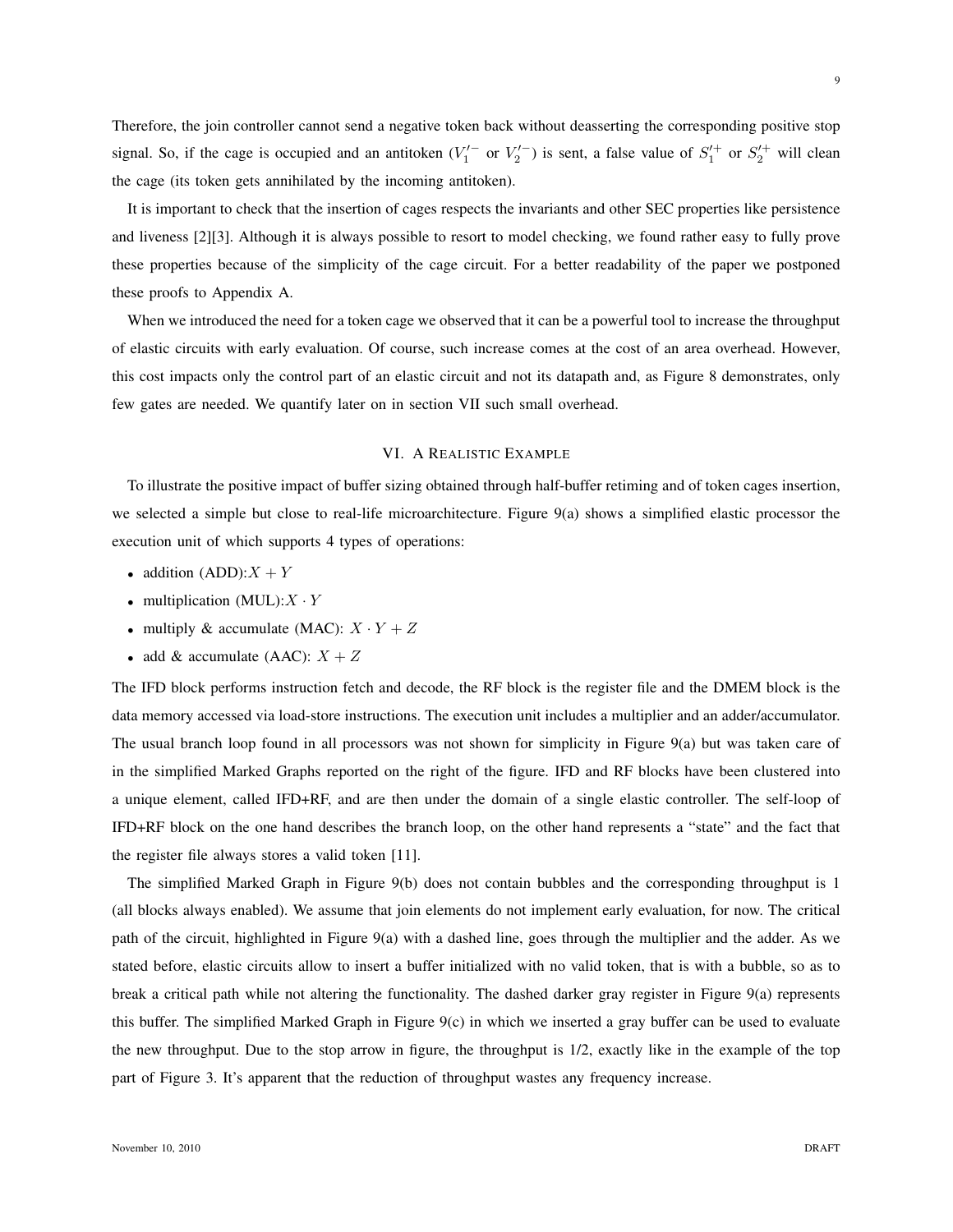A bypassable queue on the fast input from IFD+RF block to EXE, obtained via half-buffer retiming, increases throughput up to 2/3. If instead we insert another buffer on that channel (pale gray boxes in figure) we will be able to equalize the latency of the paths, as clear from the graph in Figure 9(d), making the throughput increase up to  $3/4$ .

Buffer insertion is the best option if we assume that the join controller of the EXE block does not implement any form of early evaluation. However, that choice would prevent from reaching unitary throughput, something that instead would be possible with early evaluation. Assume then that EXE join controller implements this firing policy. Without buffer insertion, we may have two different situations depicted in Figure 10(a) and 10(b), depending on the type of operation. In the left graph, P letter indicates that EXE unit is processing the low latency result, coming from the adder (ADD or AAC instructions) or directly from the RF. When this fast path is selected, the throughput is maximum, that is 1. (The dashed loop which crosses only blocks that hold tokens and no bubbles demonstrates this.) When the late path is chosen (MUL or MAC operations), see Figure 10(b), the fast token gets stopped, though not processed. That leads to a throughput of 1/2, as it was for the example on top of Figure 3. Now, if we first create an additional bypassable queue through latch retiming we'll manage to increase it up to 2/3. Finally, the combination of retiming and cages raises the throughput to 3/4, the maximum possible since the active loop now contains 3 tokens and 1 bubble.

Now suppose that instead of cages and retiming a second buffer was inserted to balance the two latencies. Figure  $10(c)$ -(d) shows the same two processing configurations of Figure 10(a)-(b). It's clear that whatever the processing case, the active loop contains three tokens and one bubble and throughput can never be higher than 3/4.

In conclusion, with buffer insertion we cannot reach unitary throughput. With token cages and retiming, worst case performance is the same of the case with buffer, but best case throughput is maximum, that is unitary.

# VII. SIMULATION AND SYNTHESIS EXPERIMENTS

In this section we first present performance results obtained after logic level simulation experiments on a set of ten synthetic benchmarks. Following the approach described in [18] we first created VHDL netlists with random number of blocks and random proportion between 2-input join elements and 1-input blocks. Then the netlists have been simulated for a sufficiently long time so that throughput figures reach a steady-state. We refer the reader to the cited paper for the details of netlist generation.

In the remainder of the section we discuss the results of logic synthesis and technology mapping experiments on a 45 nm 1.1 V CMOS technology. The figures we report – area, dynamic and leakage power – will help quantify the trade-off between increase of performance and additional cost. More in details, we first compared the costs of the newly proposed controllers with the corresponding basic implementations that we discussed in section II. When half-buffer retiming is applied, there is for sure the additional cost of the more complex controller, but there may also be a datapath cost. Thus we evaluated both control and datapath cost when retiming is applied to the case of an elastic adder and an elastic multiplier.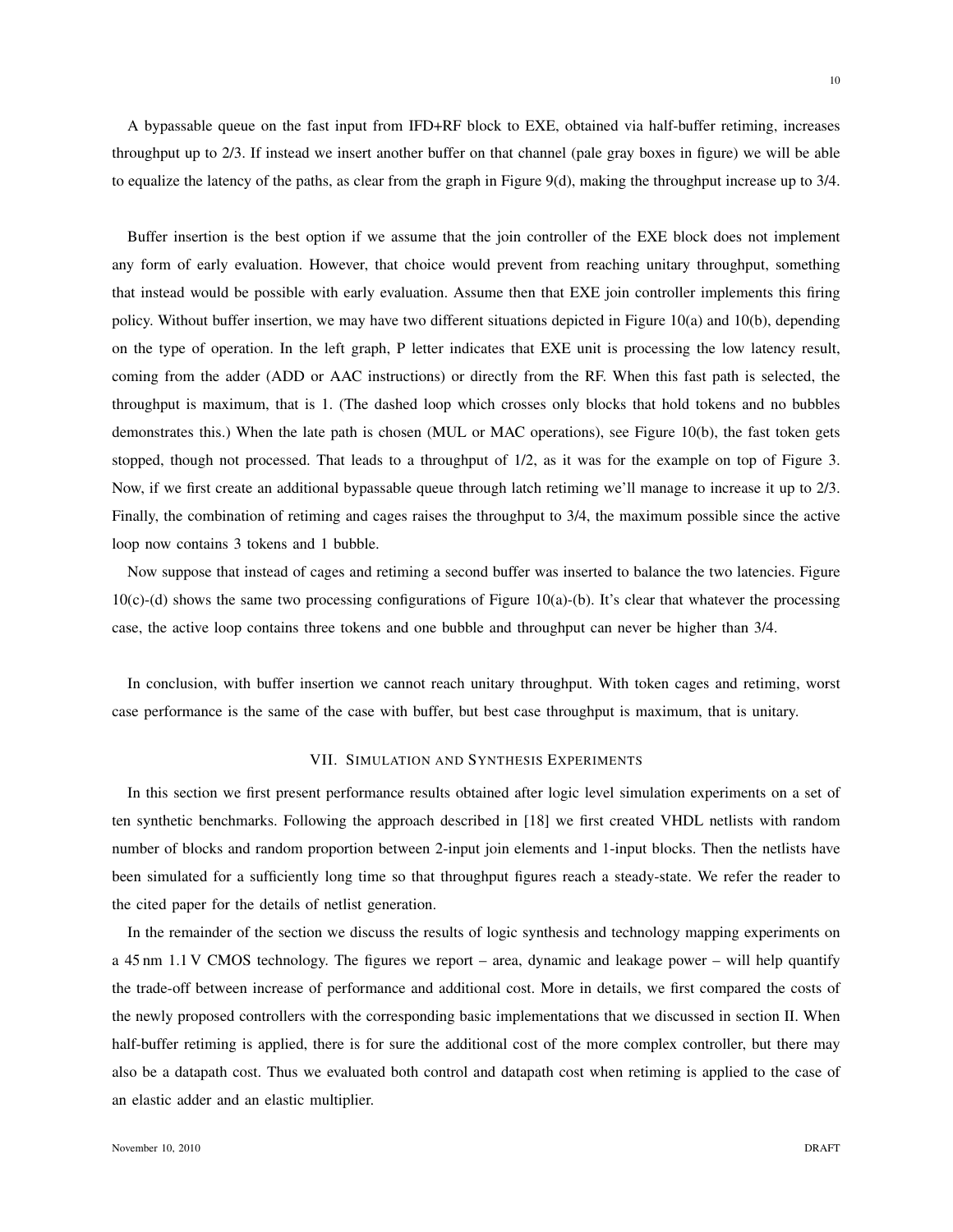# *A. Simulation results*

Tables I and II report throughput figures for a set of ten synthetic benchmarks with an increasing number of blocks and of 2-inputs join elements. 50% of the blocks have been randomly assigned one token each at the beginning of the simulation. The remaining 50% blocks were initialized with no tokens. Results in Table I were obtained with half of join blocks that implemented an early evaluation firing rule and half that fired according to the standard AND rule. Table II refers instead to a case where 100% of join blocks were of the early evaluation type. Tables compare the standard elastic implementation – reference column in tables – with three new cases:

- Retiming only column: all join blocks have been retimed (and cages have not been used).
- Cages only: all join blocks with early evaluation use cages (and none uses retiming).
- Retiming + cages column combines the first two cases (all join blocks were "retimed" and those which use early evaluation were provided with cages).

| Bench          | blocks      | joins          | reference | retiming only        | cages only          | $re timing + cages$  |  |
|----------------|-------------|----------------|-----------|----------------------|---------------------|----------------------|--|
| r1             | 6           |                | 0.524305  | $0.541508 (+3.3\%)$  | $0.541508 (+3.3\%)$ | $0.541508 (+3.3\%)$  |  |
| r2             | 7           | 1              | 0.500100  | 0.500100             | 0.500100            | 0.500100             |  |
| r3             | 8           | $\overline{4}$ | 0.333467  | $0.500100 (+50\%)$   | 0.333467            | $0.500100 (+50\%)$   |  |
| r4             | $\mathbf Q$ | $\overline{4}$ | 0.272755  | 0.272755             | 0.272755            | 0.272755             |  |
| r5             | 10          | $\overline{4}$ | 0.333367  | $0.333467 (+0.03\%)$ | 0.333367            | $0.333467 (+0.03\%)$ |  |
| r6             | 11          | $\overline{4}$ | 0.500000  | 0.536607(7.3%)       | 0.500000            | $0.538308 (+7.7%)$   |  |
| r7             | 12          | 5              | 0.300160  | $0.328966 (+9.6\%)$  | 0.300160            | $0.328966 (+9.6\%)$  |  |
| r8             | 13          | 6              | 0.285757  | $0.285857 (+0.03\%)$ | 0.285757            | $0.285857 (+0.03\%)$ |  |
| r <sub>9</sub> | 14          | 9              | 0.347870  | $0.376075 (+8.1\%)$  | $0.356071 (+2.3%)$  | $0.379476 (+9.1\%)$  |  |
| r10            | 15          | 8              | 0.333467  | $0.441888 (+33%)$    | $0.437688 (+31\%)$  | $0.444689 (+33\%)$   |  |

TABLE I THROUGHPUT OBTAINED AFTER LOGIC SIMULATIONS. 50% OF JOIN BLOCKS USE EARLY EVALUATION.

#### TABLE II

THROUGHPUT OBTAINED AFTER LOGIC SIMULATIONS. 100% OF JOIN BLOCKS USE EARLY EVALUATION.

| Bench | blocks | joins          | reference | retiming only        | cages only           | $re timing + cages$  |  |
|-------|--------|----------------|-----------|----------------------|----------------------|----------------------|--|
| r1    | 6      |                | 0.333367  | $0.541508 (+62\%)$   | $0.541508 (+62%)$    | $0.541508 (+62%)$    |  |
| r2    | 7      | л.             | 0.573215  | 0.573215             | 0.573215             | 0.573215             |  |
| r3    | 8      | $\overline{4}$ | 0.452090  | $0.523205 (+16%)$    | $0.521004 (+15%)$    | $0.560812 (+24\%)$   |  |
| r4    | 9      | $\overline{4}$ | 0.289258  | $0.290758 (+0.05\%)$ | $0.290058 (+0.03\%)$ | $0.290758 (+0.05\%)$ |  |
| r5    | 10     | $\overline{4}$ | 0.439488  | $0.447189 (+1.8%)$   | $0.445189 (+1.3%)$   | $0.448190 (+2\%)$    |  |
| r6    | 11     | $\overline{4}$ | 0.543609  | $0.576915 (+6.1\%)$  | $0.570414 (+4.9\%)$  | $0.582717 (+7.2\%)$  |  |
| r7    | 12     | 5              | 0.405581  | $0.423685 (+4.4\%)$  | $0.416883 (+2.8%)$   | $0.427385 (+5.4\%)$  |  |
| r8    | 13     | 6              | 0.358372  | $0.331166$ (-7.6%)   | $0.360172 (+0.5\%)$  | $0.331166$ (-7.6%)   |  |
| r9    | 14     | 9              | 0.411782  | $0.464693 (+12.8\%)$ | $0.480496 (+16.7%)$  | $0.502901 (+22\%)$   |  |
| r10   | 15     | 8              | 0.446589  | $0.470694 (+5.4%)$   | $0.547209 (+22.5%)$  | $0.476695 (+6.7%)$   |  |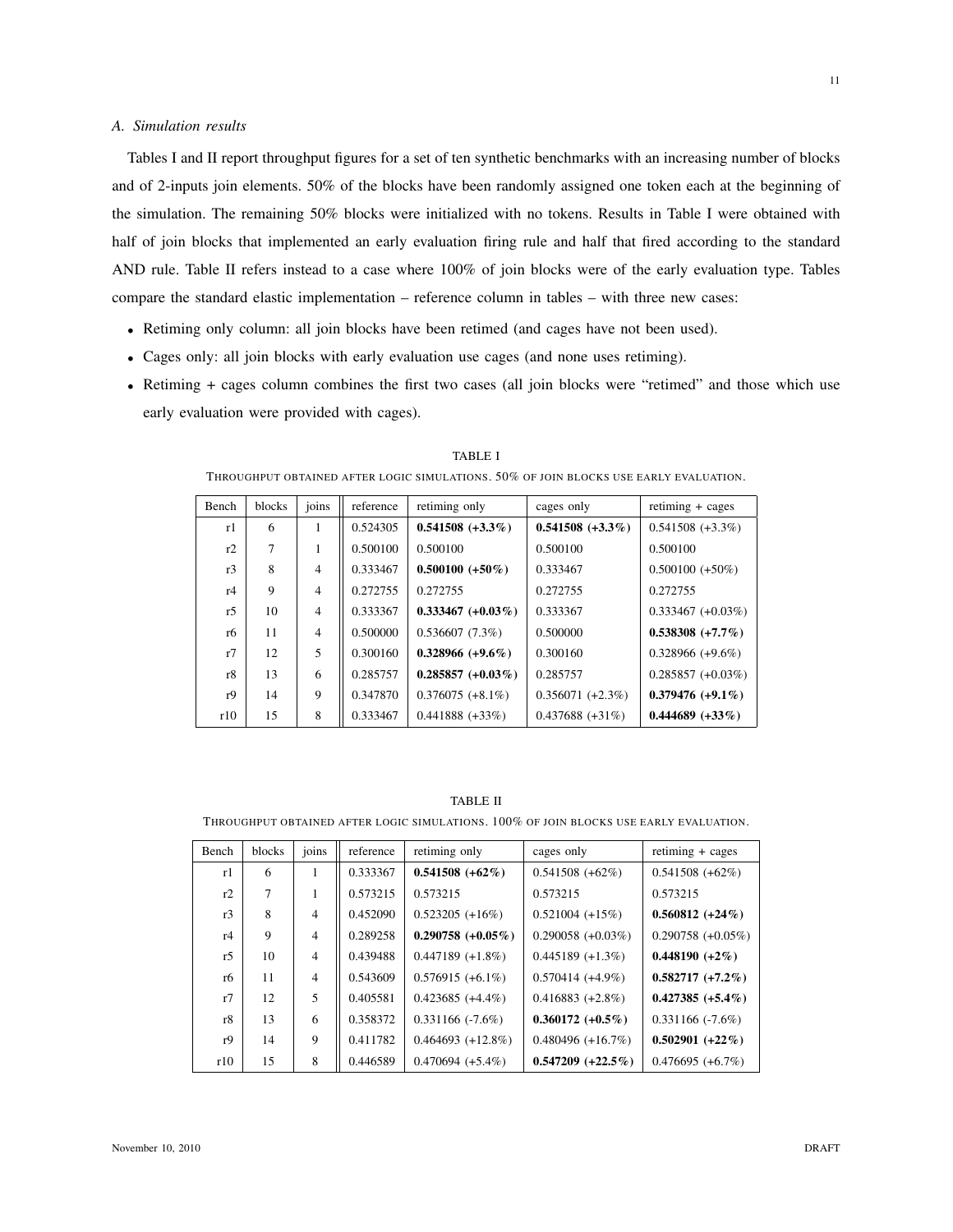Bold figures indicate the highest throughput for a given benchmark. Results show a throughput greater than (significantly greater in some cases) or equal to the reference one except for just one case: random benchmark r8 in the second set of experiments, retiming only and retiming + cages columns. The reason for this apparently strange result is simply a case of "delayed antitoken" that we discussed in section IV-B. Although general conclusions cannot be drawn, the fact that only one out of twenty experiments was affected by this problem is symptomatic of the rareness of such event.

Interestingly, when 50% of join blocks use early evaluation (Table I) and so few cages can be added, retiming, which can be instead applied to all types of join elements, gives best results. When all join blocks fire *a la* early evaluation (Table II), the combination of retiming and cages results in a superior performance.

# *B. Controller costs*

We first described in synthesizable VHDL the following four elastic controllers which combine the basic elements described in [2] and [3] and that we used as reference designs:

- *2i/1o:* 2-input join and EB controller (like in Figure 1).
- *EE 2i/1o:* 2i/1o with early evaluation (like in Figure 2).
- *2i/2o:* 2i/1o and 2-outputs fork controller.
- *EE 2i/2o:* EE 2i/io and 2-outputs fork controller.

Then we described the following eight new controllers:

- *2i/1o ret.:* 2i/1o with EHB retimed.
- *EE 2i/1o ret.:* EE 2i/1o with EHB retimed.
- *EE 2i/1o cages:* EE 2i/1o with cages.
- *EE 2i/1o ret. & cages:* EE 2i/1o with EHB retimed and cages.
- *2i/2o ret.:* 2i/1o ret. and 2-outputs fork.
- *EE 2i/2o ret.:* EE 2i/1o ret. and 2-outputs fork.
- *EE 2i/2o cages:* EE 2i/1o cages and 2-outputs fork.
- *EE 2i/2o ret. & cages:* EE 2i/1o ret. & cages and 2-outputs fork.

Finally, we evaluated design costs using Synopsys Design Compiler. We set a 500 MHz clock frequency constraint, with all inputs driven by a fanout-of-one (FO1) inverter and all outputs loaded with four FO1 inverters (FO4 load), and nominal process, voltage and temperature conditions. A 50% switching probability was set on valid and stop inputs.

Table III reports all the results we obtained. They are expressed as both absolute values and overhead (in percentage) with respect to the reference designs after [2][3]. If we look at the controllers figures only and ignore the controlled datapath, the overheads of the new elastic controllers compared to the original ones proposed in [2][3] ("ovh. (%)" columns) are quite significant, especially when retiming and cages are used together. However the elastic controllers are usually a small part of an elastic circuit. The controlled datapath contributes for the largest part to area and power consumption, as we show in the following.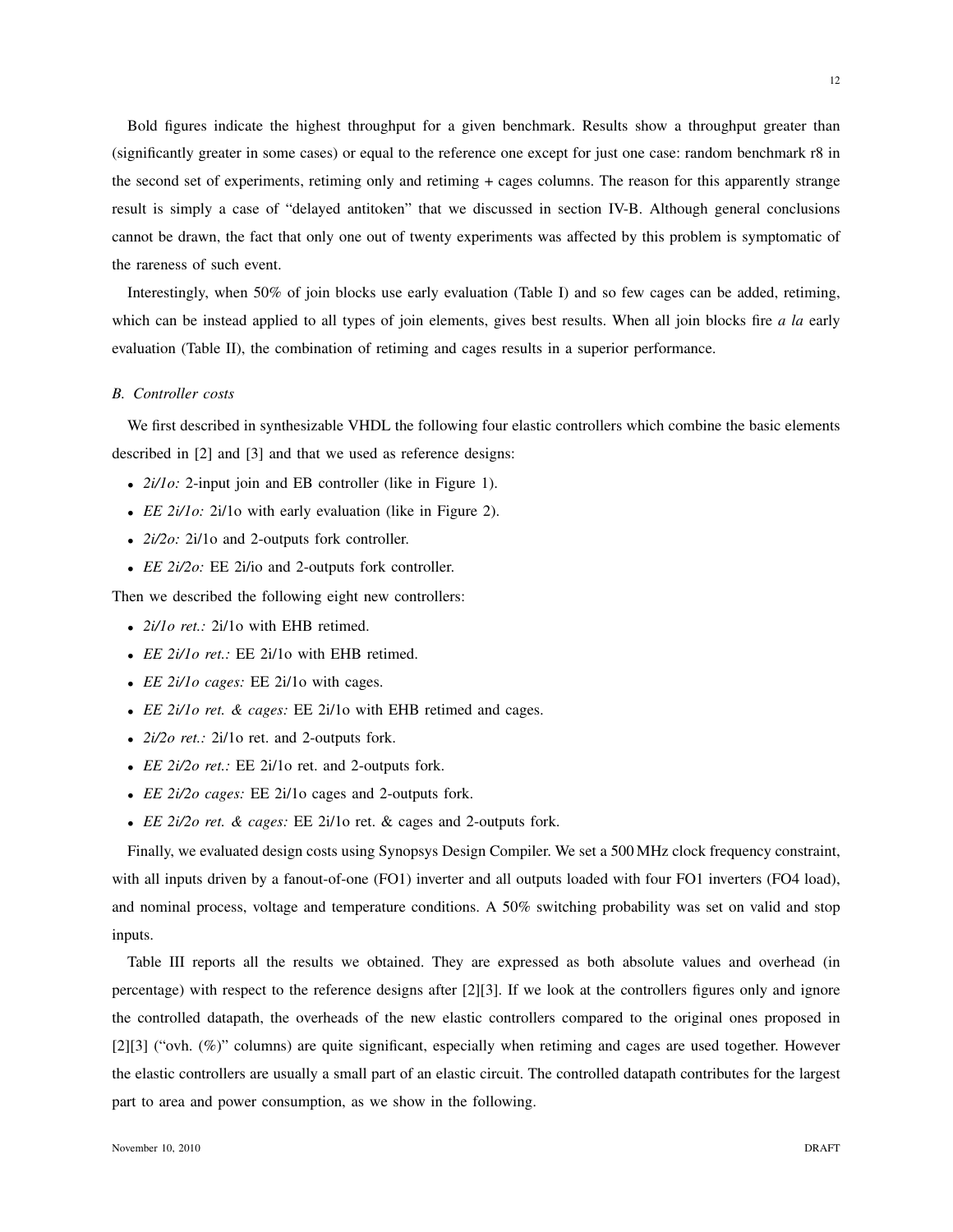|                           | area        |             | dynamic power |             | leakage power |              |
|---------------------------|-------------|-------------|---------------|-------------|---------------|--------------|
|                           | $(\mu m^2)$ | ovh. $(\%)$ | (nW/MHz)      | ovh. $(\%)$ | (nW)          | ovh. $(\% )$ |
| $2i/10$ after $[2][3]$    | 32.10       |             | 49.76         |             | 6.71          |              |
| $2i/10$ ret.              | 41.98       | $+30.8$     | 66.32         | $+33$       | 7.79          | $+16$        |
| EE 2i/1o after [2][3]     | 82.91       |             | 109.12        |             | 12.85         |              |
| $EE$ 2i/1 $o$ ret.        | 101.61      | $+22.6$     | 131.74        | $+20.7$     | 17.33         | $+34.9$      |
| EE 2i/10 cages            | 110.07      | $+32.8$     | 141.0         | $+29.2$     | 16.89         | $+31.4$      |
| EE $2i/10$ ret. & cages   | 132.65      | $+60.0$     | 158.9         | $+45.6$     | 21.96         | $+70.9$      |
| $2i/2o$ after $[2][3]$    | 44.81       |             | 71.24         |             | 6.53          |              |
| $2i/2o$ ret.              | 60.33       | $+34.6$     | 90.88         | $+27.6$     | 9.79          | 49.9         |
| EE 2i/2o after [2][3]     | 109.02      |             | 138.66        |             | 15.84         |              |
| $EE$ $2i/2$ ret.          | 128.77      | $+18.1$     | 164.38        | $+18.5$     | 19.78         | $+24.9$      |
| EE 2i/2o cages            | 136.18      | $+24.9$     | 172.14        | $+24.1$     | 20.49         | $+29.4$      |
| EE $2i/2o$ ret. $&$ cages | 159.82      | $+46.6$     | 192.98        | $+39.2$     | 25.79         | $+62.8$      |

LOGIC SYNTHESIS AND TECHNOLOGY MAPPING RESULTS ON A CMOS 45 NM TECHNOLOGY.

# *C. Datapath costs with half-buffer retiming*

Figure 11 reports four different elastic control configurations of the same datapath, a 2-in/1-out arithmetic block. Figure 11(a) is the standard case in which the output of the arithmetic block is registered by an elastic buffer and controlled by a 2-in join controller. Figure 11(b) is a latch-retimed version of it. The circuit in Figure 11(c) is functionally equivalent to the retimed version, but the input by-passable queues have been explicitly added – rather then obtained via retiming – and contain edge-triggered registers. The fourth configuration in Figure 11(d) represents a case in which we wanted to add a queue on just one input, something that we can't do with retiming where we are forced to provide both inputs with retimed latches. We described the four configurations in synthesizable VHDL and tried both the cases of a 32-bit adder and 16x16-bits multiplier. Input and loading, frequency constraint and other conditions were the same of the controller synthesis.

The comparison of area and power of the four configurations of adder and multiplier, reported as histograms in Figure 12, allowed us to draw some important conclusions.

- All data confirm that control costs be area, dynamic or leakage power are a small fraction, almost irrelevant, of the datapath costs, and so of the overall system. (Area is between  $2\%$  and  $9\%$ , dynamic power between  $1\%$ and 8%, leakage in 2%-12% range.) Based on these and previous results, we judge that in practical cases the additional cost of using the new more complex controllers proposed in this paper will be marginal compared to using standard elastic controllers.
- The cost of half-buffer retiming depends, as expected, upon the ratio between output and input bitwidths. For a 16x16 bits multiplier with 32 bits output, moving the negative latches ahead of combinational logic comes at almost no area cost, whereas for a 32x32 bits adder with 32 bits output, retiming means doubling the size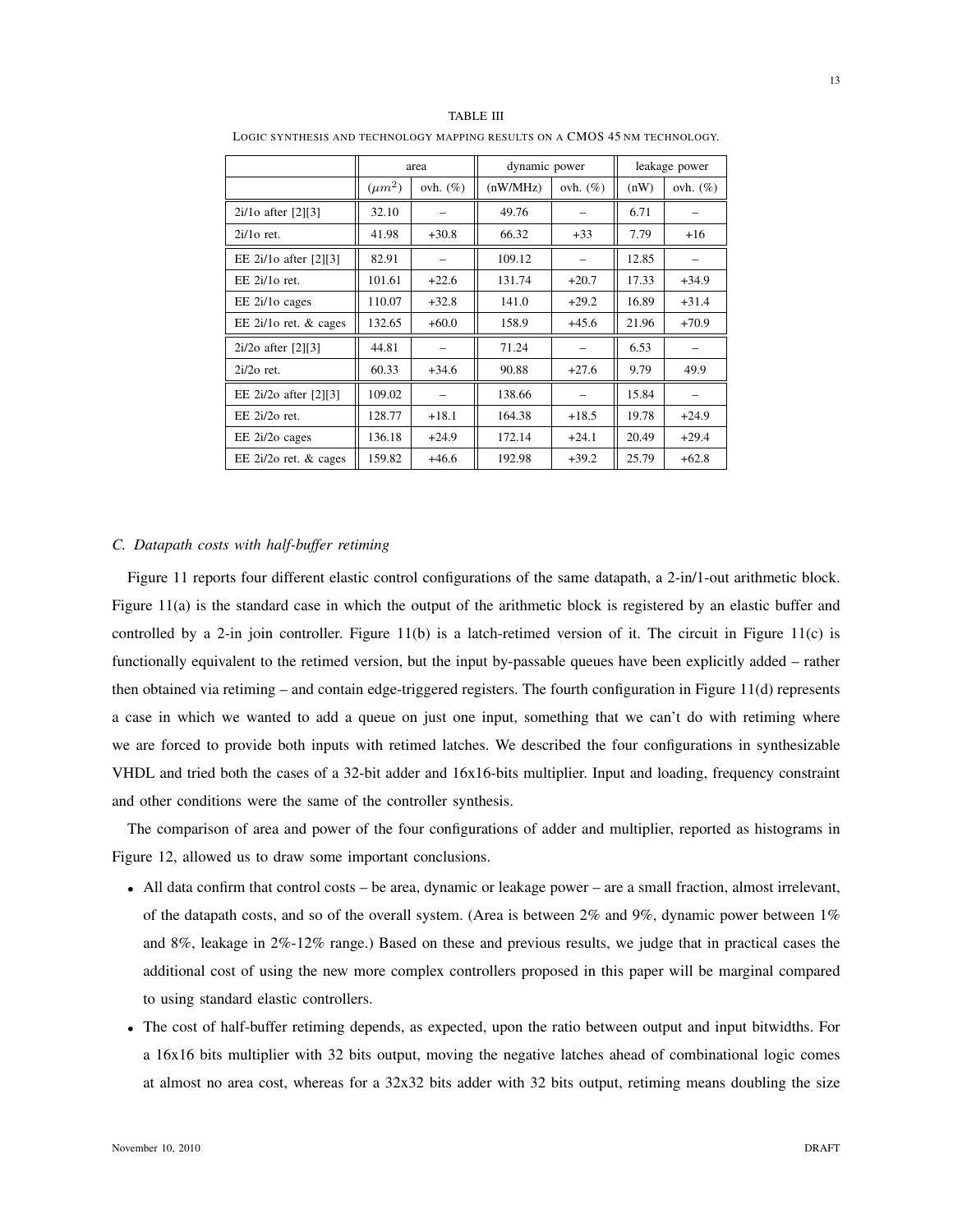of the negative latches.

• As far as the comparison between configurations B and C goes, in terms of area the cost of creating bypassable queues via retiming compared to adding explicit queues is lower. The difference is particularly evident in the adder case. In terms of power the costs are similar.

# VIII. RELATED WORK

Synchronous circuits capable of latency tolerance appeared in various shapes in the literature of the last decade, first termed as latency-insensitive design and then as elastic circuits. The different proposals rely all on a handshake protocol based on validity and back-pressure signals which travel in the same and in the opposite direction of data, respectively [2][3][4][5][12][13][14]. In this sense, this branch of synchronous design is indebted to asynchronous design, where handshake-based transactions are the norm. The use of early evaluation firing policies [15] and the idea of back-traveling anti-tokens [16][17] also come from that world.

Elasticity and Latency-Insensitivity are now, more or less, synonyms. However the *Latency-Insensitive Design* approach described firstly in [12][13] was proposed as a mean to cope with excessive wire delays in system-on-chip design. Whereas *Elastic Circuits*, starting from Jacobson et al.'s work [4], resumed and ameliorated in [2][3], was rather a proposal for variability tolerant circuit and micro-architectural design [11]. Although elastic and latencyinsensitive systems can be reconducted to the same archetype, mostly because they can be modeled with Marked Graphs, there are subtle differences at the implementation level that lead to a slight performance difference [18].

Modeling issues, formal techniques, and methods for the computation or optimization of throughput in latencyinsensitive systems are an active area of research [9][19][20][21][22][23].

It is straightforward to couple elastic circuits' handshake protocol with information about late completion of datapath operations or late arrival of signals from long wires. It is then easy to use this information to stretch computation in time (in a discrete way, limited in granularity by clock ticks) and make it insensitive to excessive latency caused, for instance, by variability of delays due to process or other sources of variations. Knowing the latency in advance by means of built-in self tests, or discovering it at run-time, and using this information to make a circuit work in spite of it, is one of the possible approaches to overcome variability that some researchers nowadays advocate, involved or not in elastic design [24][25][26]. Another way to combat the same form of variability is based instead on an error detection and correction approach [27][28][29]. Both approaches promote the "average case design" as a way to cope with the limits of nanoscale integrated circuits, and particularly the large variance of performance – die-to-die or within-die – for which a standard worst-case corner design is bound to waste the advantage of scaling.

# IX. DISCUSSION AND CONCLUSIONS

In this paper we proposed and discussed two contributions in the field of synchronous elastic circuits: half-buffer retiming and token cages. They can be used, alone or combined, to increase the throughput of elastic systems beyond what standard state of the art elastic controllers can do. We did not just discuss their benefits, we also warned about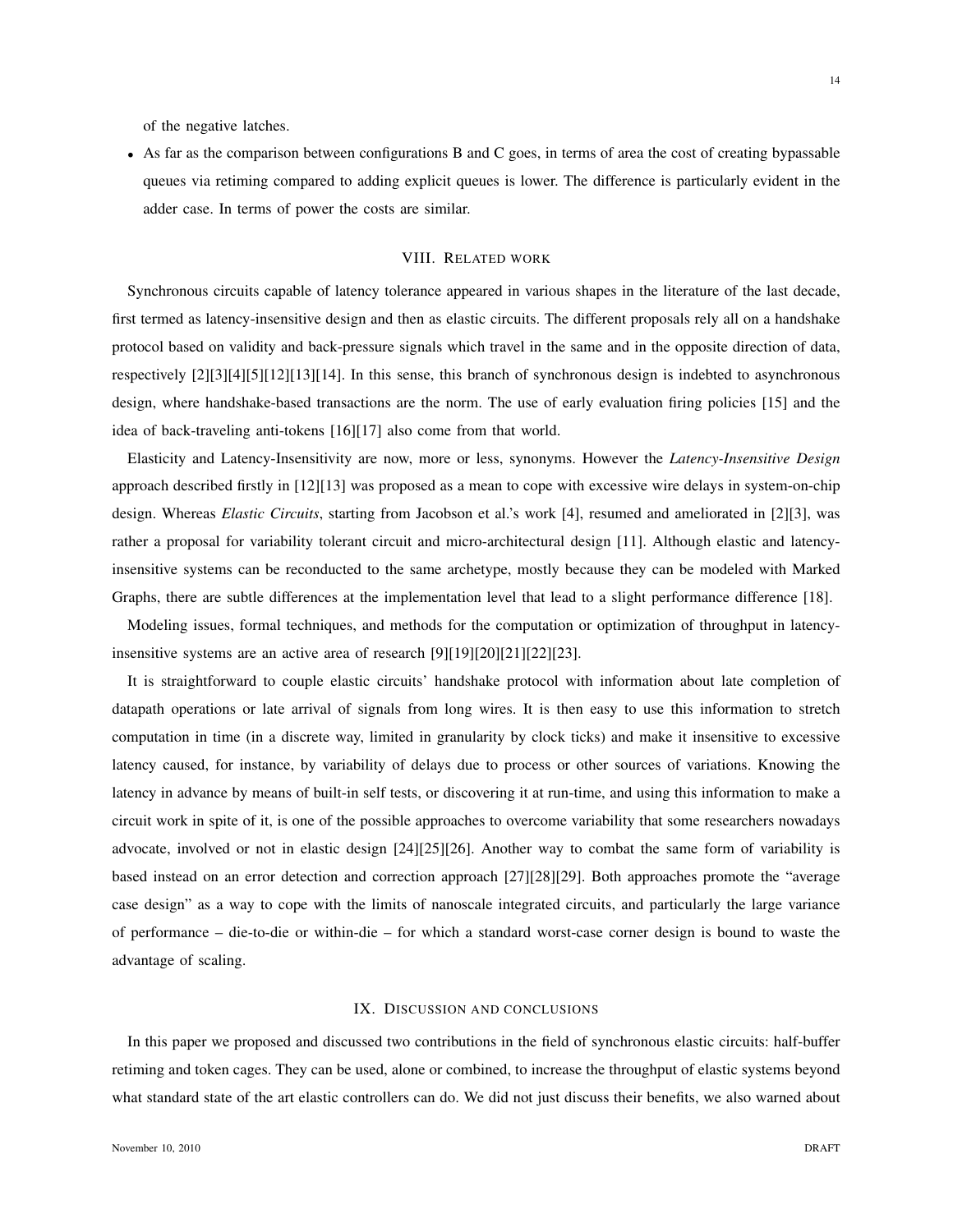potential problems that may arise from the use of retimed half-buffers. A realistic microarchitecture helped us exemplify their use and potential. Finally, we evaluated the performance on a set of synthetic benchmarks and the cost of the enhanced elastic controllers in terms of area and power. The comparison with datapath costs helped us draw the conclusion that the new controller costs, albeit larger than the old ones, represent a marginal fraction of the total. As for the additional datapath cost of half-buffer retiming, it cannot be evaluated in absolute terms and a case-by-case analysis is required. However, the examples we chose showed that in some cases the overhead is negligible. In some other, the additional cost is still smaller than that of other solutions that are functionally equivalent and give the same additional performance, like standard bypassable queues used to realize what is called – in elastic jargon – buffer sizing. In complex designs, of which the datapath cost represents the largest design's share, we believe that the marginal cost of the new solutions proposed here will be a worth price paid for the performance improvement.

This paper did not tackle an important facet of elastic circuits that concerns design automation. We thus conclude with few hints regarding this point.

As for elastic half-buffer retiming, automation should entail two aspects, 1) to which join elements retiming should be applied and 2) how to check timing constraints after retiming. Concerning the first point, we should recall that retiming is just a smart way to do buffer sizing. Therefore algorithms that deal with buffer/queue sizing to increase performance can be used [20]. As far as timing verification is concerned, standard timing analysis tools are sufficient. We used the Synopsys suite for this purpose but are confident that other commercial programs would work equally fine.

A selective application of cages to join blocks with early evaluation requires more research. One can include cages every time a join block with early evaluation is used, a move that always results in equal or better performance with a small cost, as we previously discussed. But it's not an optimal choice. One affordable way to find suitable places for cages insertion is to simulate a system at logic level without cages and to instrument the simulator so as to report situations like the one discussed in section III and described in Figure 3. For systems with a limited number of early evaluation blocks, an alternative is to repeat a Markov chain based throughput analysis, like the one proposed in [22], by increasing the number of cages. Fortunately, the throughput increases or stays constant as the number of cages grows. Therefore two analyses should be first run with no cages at all and with all possible cages, to check whether the maximum throughput is significantly larger than the value without cages and so if it is worth to further seek for the optimal number and location of cages. A way to solve the general problem that efficiently applies even to large netlists has to be still investigated.

# APPENDIX A

# PROOFS OF TOKEN CAGE PROPERTIES

We prove that a token cage does not change the properties of persistence, liveness and the invariants of a synchronous elastic circuit in which the cage was inserted. First of all, let's define such properties more formally.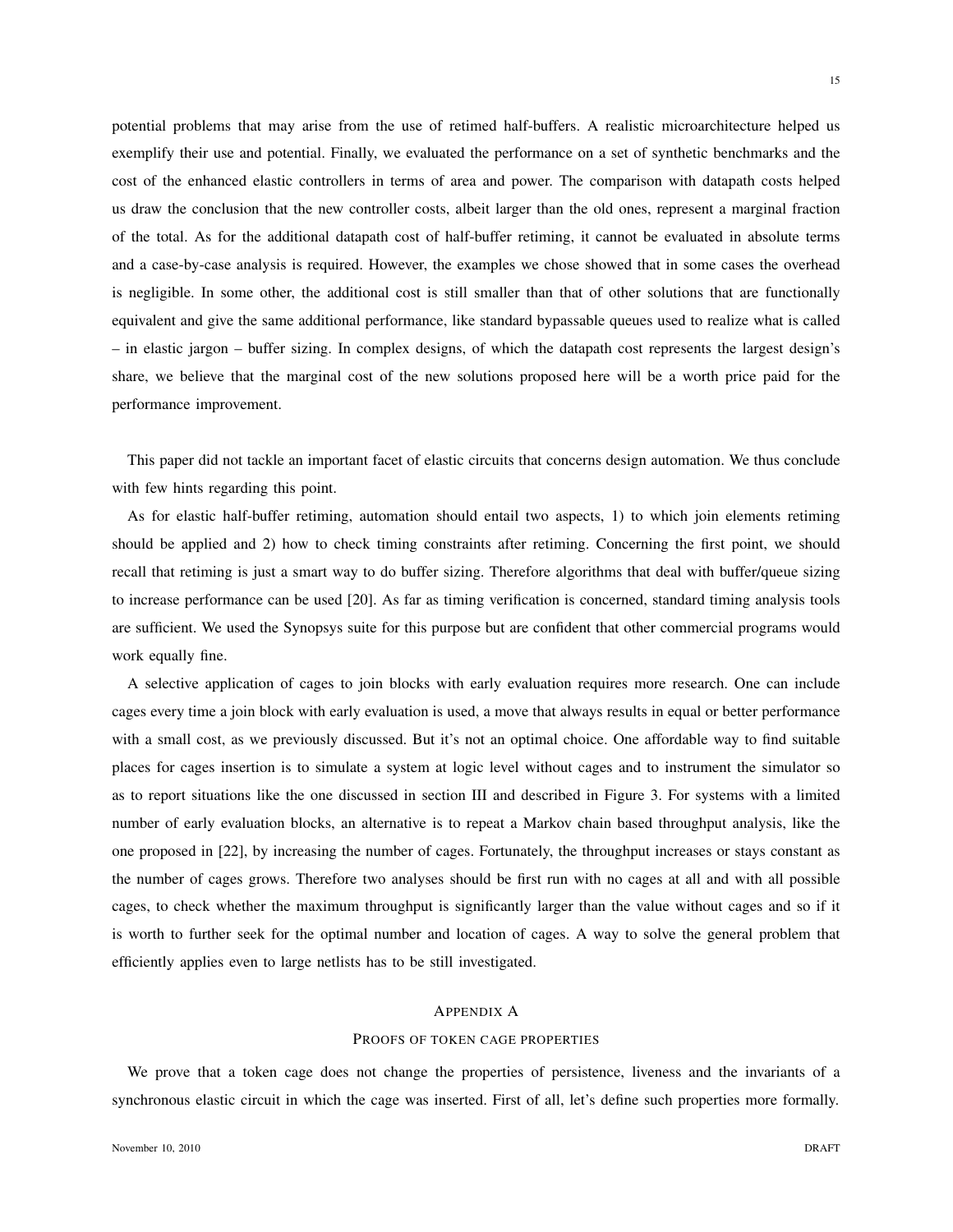Concerning the invariants, as stated by logic conditions (3), it can never be the case that an elastic block sends back at the same time a positive stop and an antitoken (that is  $\overline{V^- \wedge S^+}$  is always true) or that asserts in the forward direction both a positive token and a negative stop ( always  $\overline{V^+ \wedge S^-}$ ).

Persistence, requires that a Retry state of the elastic protocol cannot be followed by an Idle state. In essence, when a token, be positive or negative, is stopped, it will be held until the stop is released. That means that retry conditions  $V^+ \wedge S^+$  and  $V^- \wedge S^-$  imply necessarily  $V^+$  and  $V^-$ , respectively, in the next protocol transaction (controlled by a clock under the synchronous hypothesis).

Finally liveness guarantees that transfer states will always occur in the future, basically averting the risk of deadlock. This can be expressed by stating that retry conditions  $V^+ \wedge S^+$  and  $V^- \wedge S^-$  cannot persist forever and that sooner or later will be followed by  $\overline{S^+}$  and  $\overline{S^-}$ .

To check these properties, we will often refer to the logic circuits of Figure 8. Since the token cage is a 2-states FSM, let us define state A when the flip-flop output is at logic zero and state B when at logic one.

Lemma 1. *A token cage respects the channel invariants as long as the join controller that follows the cage and the elastic block that precedes the cage respect them.*

*Proof:* We prove it in two parts, and show first that invariant  $\overline{V_{in}^{-} \wedge S_{in}^{+}}$  at the input of the cage is respected. If we make the absurd hypothesis that it is not respected, both  $V_{in}^-$  and  $S_{in}^+$  must be true. The first condition requires that the join controller is sending back an antitoken  $V'$  and that the FSM state must be A with flip-flop at logic zero (due to the AND gate the output of which is  $V_{in}^-$ ). The second condition requires, if state is A due to the first condition, that the join controller that follows the cage wants to raise a positive stop  $S'^+$ . But it can't both raise a positive stop and asserts a negative token, because the controller guarantees the invariant, therefore the absurd hypothesis is false.

We prove now that invariant  $\overline{V'^+ \wedge S'^-}$  is respected at the output of the cage. Assume the absurd hypothesis that both  $V'^+$  and  $S'^-$  are true. The first condition implies that the join controller, which receives this positive token cannot raise the negative stop  $S<sup>/-</sup>$ , because it's supposed to respect the invariant. But then  $S<sup>/-</sup>$  cannot be true.

Lemma 2. *A token cage guarantees persistence as long as the join controller that follows the cage and the elastic block that precedes the cage guarantee persistence and respect channel invariants.*

*Proof:* We start with the persistence on the positive channel. Suppose that  $V'^+ \wedge S'^+$  is true in Figure 8.  $S'^+$ must be then forced true by the join controller. As for  $V'^+$ , it is true if the elastic block that precedes the gate is true OR if state is B (flip-flop at logic one). In this second case, persistence is guaranteed because next state will be again B, and  $V'^+$  will be asserted again. In case state is A, then to have a valid positive output we need a valid positive input  $V_{in}^+$  in Figure 8. Now, if the stop is propagated back, then persistence is guaranteed by the preceding block. If it's not propagated back, that means that  $\overline{P_1} \wedge \overline{EE}$  is true. But then next state is B, and so persistence of  $V'^+$  is guaranteed.

As for the persistence in the negative channel, we start with condition  $V_{in}^- \wedge S_{in}^-$  true. To have  $V_{in}^-$  true, the

16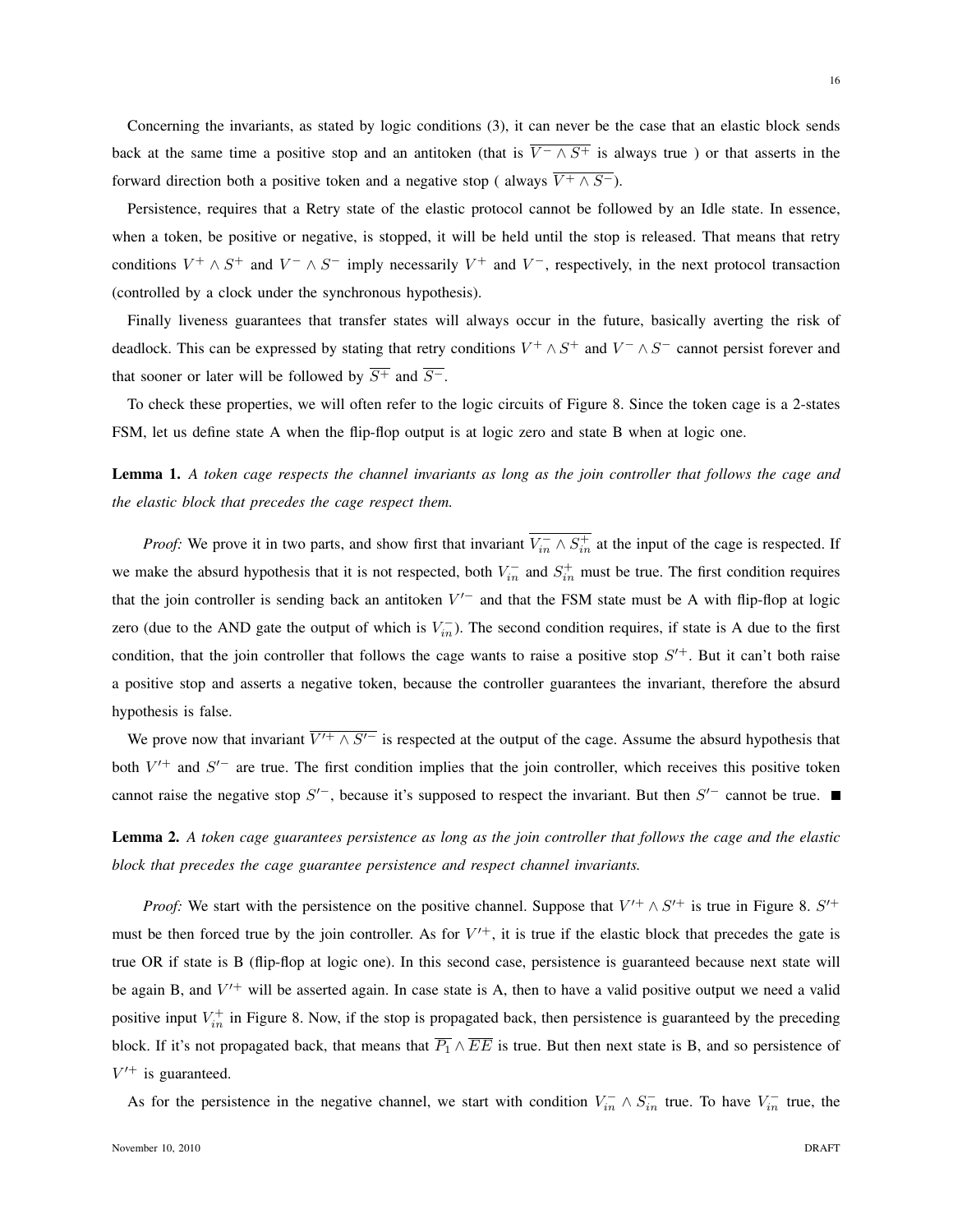join controller must assert  $V'$  and the cage must be in state A. Then, next state will still be A because a state change would require  $V_{in}^+$  to be true, an impossible condition because  $S_{in}^-$  is also true: The two true conditions would imply that the preceding block violates the invariant, something that contradicts our hypotheses. Therefore, next  $V_{in}^-$  will be true and persistence is guaranteed.

Lemma 3. *A token cage inserted in a synchronous elastic circuit cannot create a deadlock unless the surrounding environment does it.*

*Proof:* We can prove this by ensuring that condition  $V \wedge S$ , both for positive and negative channels, cannot last forever. The negative part is quickly verified because a negative stop  $S_{in}^-$  that stops antitoken  $V_{in}^-$  will be released by the upstream block, sooner or later, because the surrounding environment behaves correctly by hypothesis.

As for the positive channel, a received token can be stopped in both A and B states. In state A, it's the join controller that takes control of the stop when  $P \vee EE$  is true (and so next state will still be A). But since the controller complies with the protocol, the stop will be surely released in the future. If state is B, the only way to keep stopping the token in the following cycles is that state B continues to last. But this requires the join controller after the cage to continuously stop the token, which contradicts the hypothesis that the outside world is free from deadlock.

# **REFERENCES**

- [1] Carmona J., Cortadella J., Kishinevsky M., Taubin A., "Elastic Circuits," IEEE TCAD, vol. 28, no. 10, Oct. 2009, pp. 1437–1455.
- [2] Cortadella J., Kishinevsky M., Grundmann B., "Synthesis of Synchronous Elastic Architectures," Proc. DAC, July 2006, pp. 657–662.
- [3] Cortadella J., Kishinevsky M., "Synchronous Elastic Circuits with Early Evaluation and Token Counterflow," Proc. DAC, June 2007, pp. 416–419.
- [4] Jacobson H.M., Kudva P.N., Bose P., Cook P.W., Schuster S.E., Mercer E.G., Myers C.J., "Synchronous Interlocked Pipelines," Proc. ASYNC, Apr. 2002, pp. 3–12.
- [5] Casu M.R., Macchiarulo L., "Adaptive Latency-Insensitive Protocols," IEEE Des. Test Comput., vol. 24, no. 5, Sep./Oct. 2007, pp. 442–452.
- [6] Li C.-H., Carloni L.P., "Leveraging Local Intracore Information to Increase Global Performance in Block-Based Design of Systems-on-Chip," IEEE TCAD, vol. 28, no. 2, Feb. 2009, pp. 165–178.
- [7] Murata T., "Petri nets: Properties, Analysis and Applications," Proc. IEEE, vol. 77, no. 4, pp. 541–580, Apr. 1989.
- [8] Li C.-H., Collins R., Sonalkar S., Carloni L.P., "Design, Implementation, and Validation of a New Class of Interface Circuits for Latency-Insensitive Design," Proc. MEMOCODE, May 2007, pp. 13–22.
- [9] Collins R., Carloni L.P., "Topology-Based Optimization of Maximal Sustainable Throughput in a Latency-Insensitive System," Proc. DAC, June 2007, pp. 410–416.
- [10] Leiserson C.E., Saxe J.B., "Retiming Synchronous Circuitry", Algorithmica, vol. 6., no. 1, pp. 5–35, 1991.
- [11] Kam T., Kishinevsky M., Cortadella J., Galceran-Oms M., "Correct-By-Construction Microarchitectural Pipelining", Proc. ICCAD, Nov. 2008, pp. 434–441.
- [12] Carloni L.P., McMillan K.L., Saldanha A., Sangiovanni-Vincentelli A.L., "A Methodology for Correct-by-Construction Latency Insensitive Design," Proc. ICCAD, Nov. 1999, pp. 309–315.
- [13] Carloni L.P., McMillan K.L., Sangiovanni-Vincentelli A.L., "Theory of Latency-Insensitive Design," IEEE TCAD, vol. 20, no. 9, Sep. 2001, pp. 1059–1076.
- [14] Casu M.R., Macchiarulo L., "A New Approach to Latency-Insensitive Design," Proc. DAC, June 2004, pp. 576–581.
- [15] Reese R., Thornton M., Traver C., Hemmendinger D., "Early Evaluation for Performance Enhancement in Phased Logic," IEEE TCAD, vol. 24, no. 4, April 2005, pp. 532–550.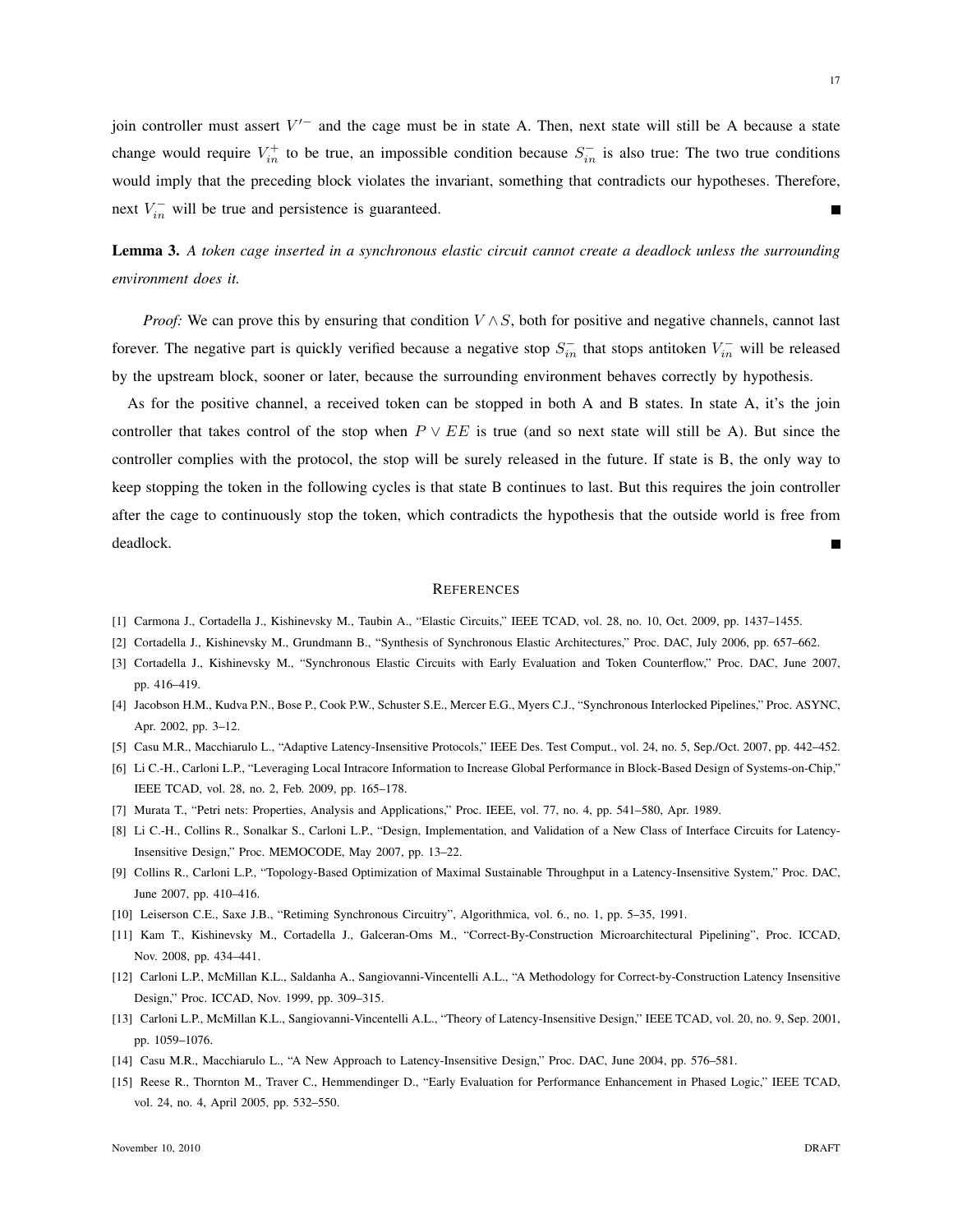18

- [16] Brej C.F., Garside J.D., "Early Output Logic Using Anti-Tokens," Proc. Int. Workshop on Logic Synthesis, May 2003, pp. 302–309.
- [17] Ampalam M., Singh M., "Counterflow Pipelining: Architectural Support for Preemption in Asynchronous Systems Using Anti-Tokens," Proc. ICCAD, 2006, pp. 611–618.
- [18] Casu M.R., Macchiarulo L., "Adaptive Latency Insensitive Protocols and Elastic Circuits with Early Evaluation: A Comparative Analysis," Electronic Notes in Theoretical Computer Science (ENTCS), 245 (2009), pp. 35–50.
- [19] Carloni L.P., Sangiovanni-Vincentelli A.L., "Performance Analysis and Optimization of Latency Insensitive Systems," Proc. DAC, 2000, pp. 361–367.
- [20] Lu R., Koh C.-K.,"Performance optimization of latency insensitive systems through buffer queue sizing of communication channels," in Proc. ICCAD, 2003, pp. 227-231.
- [21] Lu R., Koh C.-K., "Performance Analysis of Latency-Insensitive Systems," IEEE TCAD, vol. 25, no. 3, March 2006, pp. 469–483.
- [22] Júlvez J., Cortadella J., Kishinevsky M., "Performance Analysis of Concurrent Systems with Early Evaluation," Proc. ICCAD, Nov. 2006, pp. 448–455.
- [23] Bufistov D., Júlvez J., Cortadella J., "Performance Optimization of Elastic Systems Using Buffer Resizing and Buffer Insertion," Proc. ICCAD, 2008, pp. 442–448.
- [24] Ghosh S., Bhunia S., Roy K., "CRISTA: A New Paradigm for Low-Power, Variation-Tolerant, and Adaptive Circuit Synthesis Using Critical Path Isolation," IEEE TCAD, vol. 26, no. 11, Nov. 2007, pp. 1947–1956.
- [25] Xiaoyao Liang, Gu-Yeon Wei, Brooks D., "Revival: A Variation-Tolerant Architecture Using Voltage Interpolation and Variable Latency," IEEE Micro, vol. 29, no. 1, Jan.-Feb. 2009, pp. 127–138.
- [26] Bañeres D., Cortadella J., Kishinevsky M., "Variable-Latency Design by Function Speculation," Proc. DATE, Apr. 2009, pp. 1704-1709.
- [27] Austin T., Bertacco V., Blaauw D., Mudge T., "Opportunities and Challenges for Better Than Worst-Case Design," Proc. ASP-DAC, Jan. 2005, pp. 2–7.
- [28] Blaauw D., Kalaiselvan S., Lai K., Wei-Hsiang Ma, Pant S., Tokunaga C., Das S., Bull D., "Razor II: In Situ Error Detection and Correction for PVT and SER Tolerance," Proc. ISSCC, Feb. 2008, pp. 400–622.
- [29] Bowman K.A., Tschanz J.W., Nam Sung Kim, Lee J.C., Wilkerson C.B., Lu S.-L.L., Karnik T., De V.K., "Energy-Efficient and Metastability-Immune Resilient Circuits for Dynamic Variation Tolerance," IEEE JSSC, vol. 44, no. 1, Jan. 2009, pp. 49–63.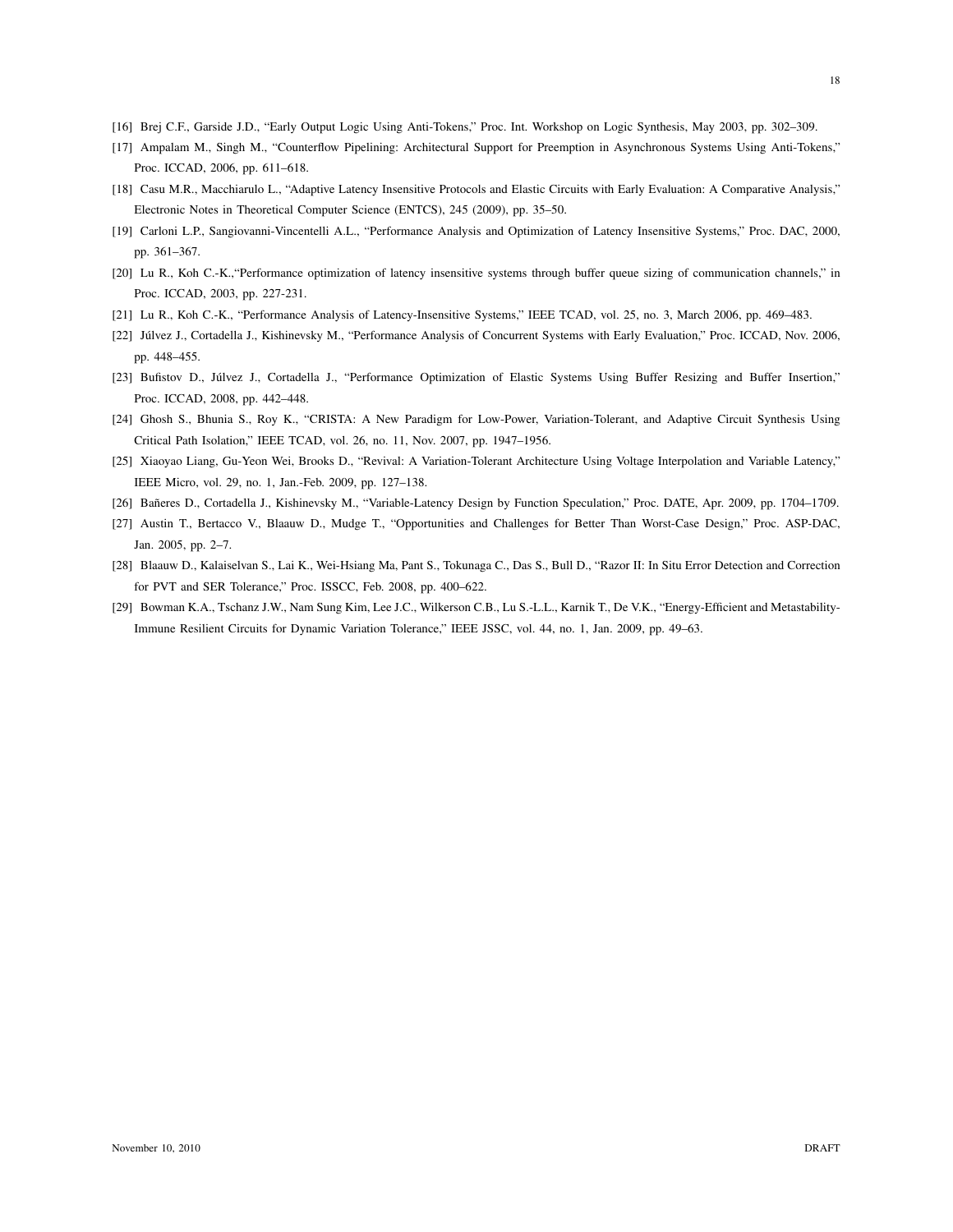

Fig. 1. Elastic datapath and control: 2-input join and elastic half-buffer controllers [2].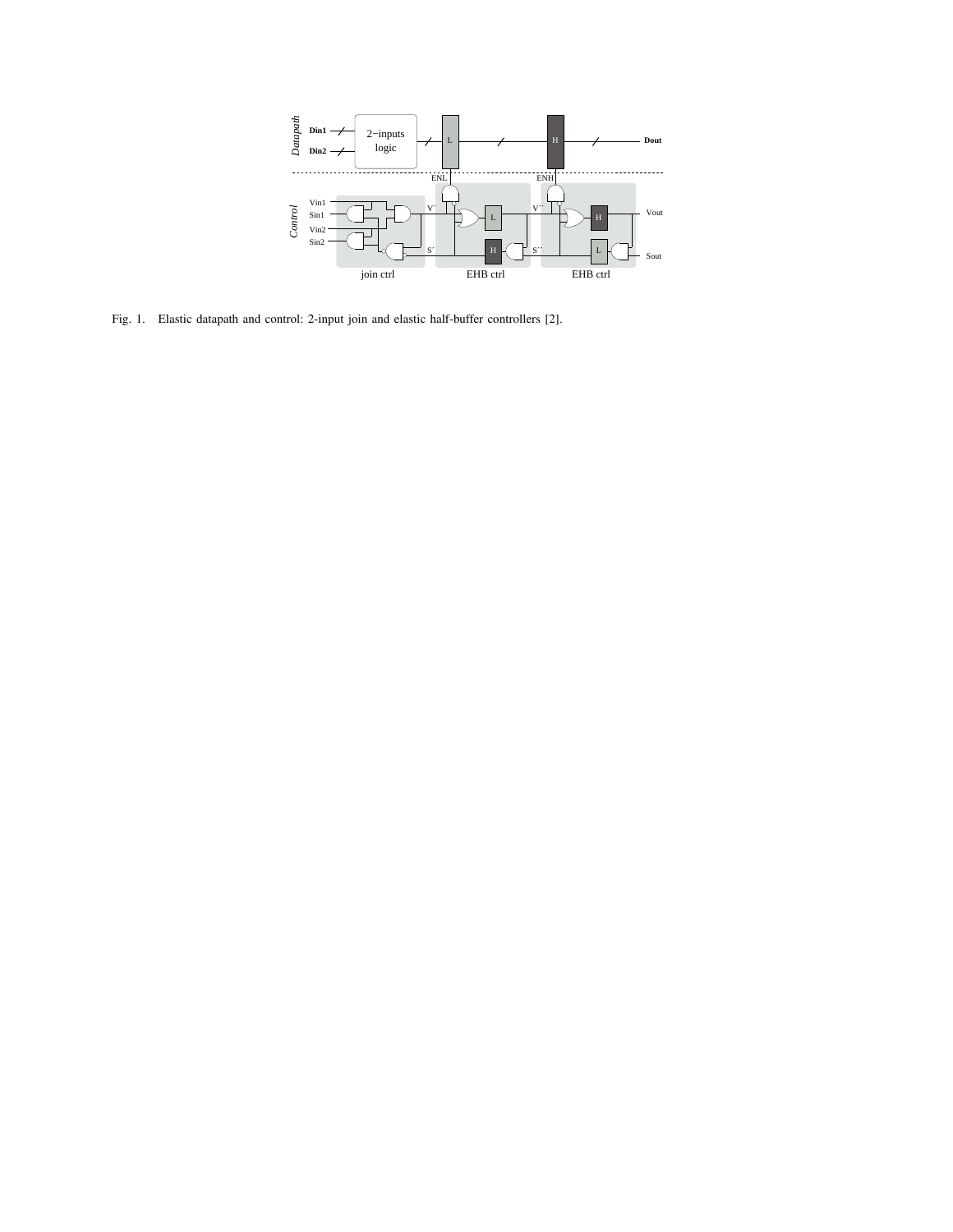

Fig. 2. Elastic control: 2-input join with early evaluation and elastic half-buffer controllers with support for antitokens [3].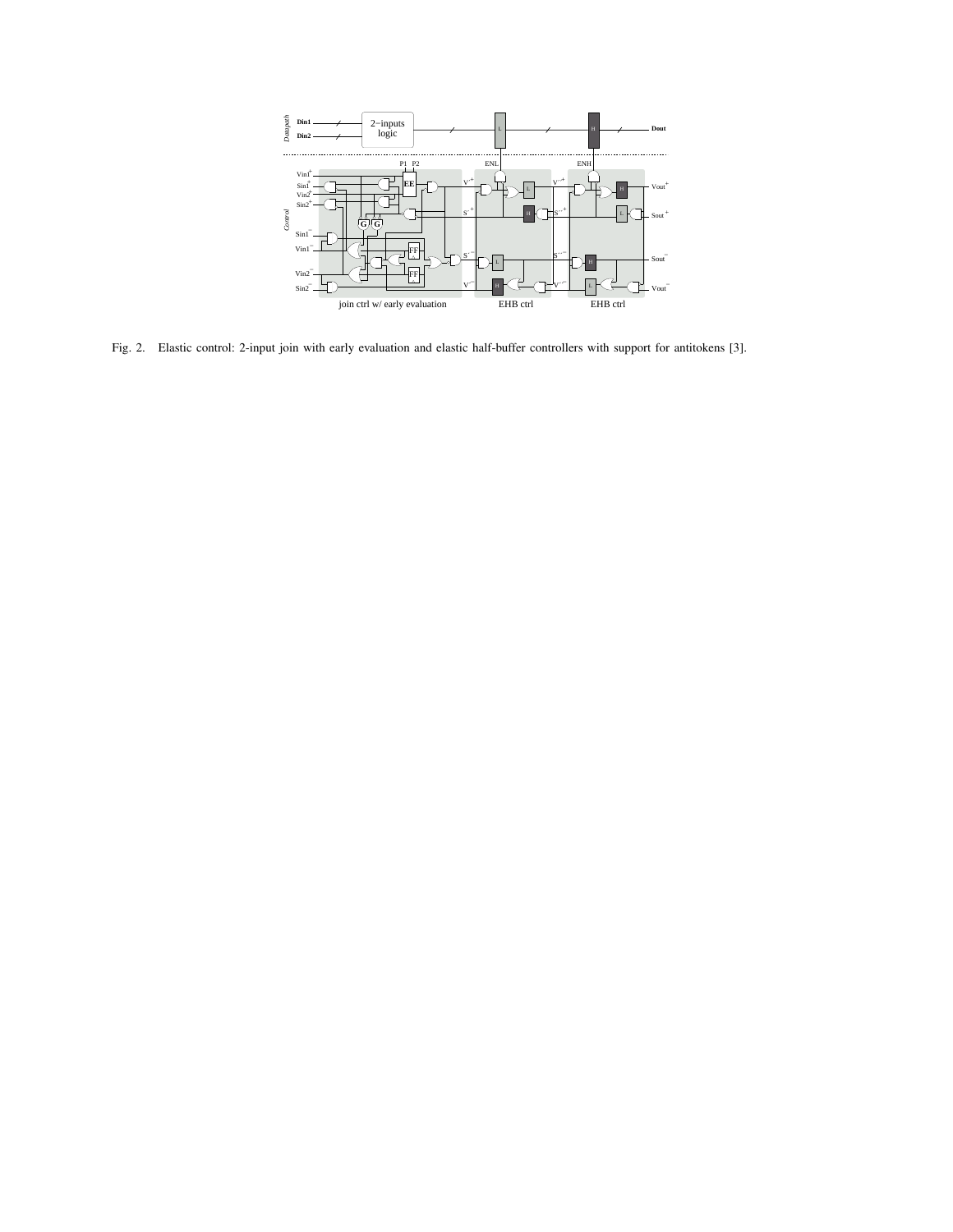

Fig. 3. The bubble bounce problem (top). Bypassable queue inserted in edge A-C (middle). Token cages added on block C's inputs (bottom).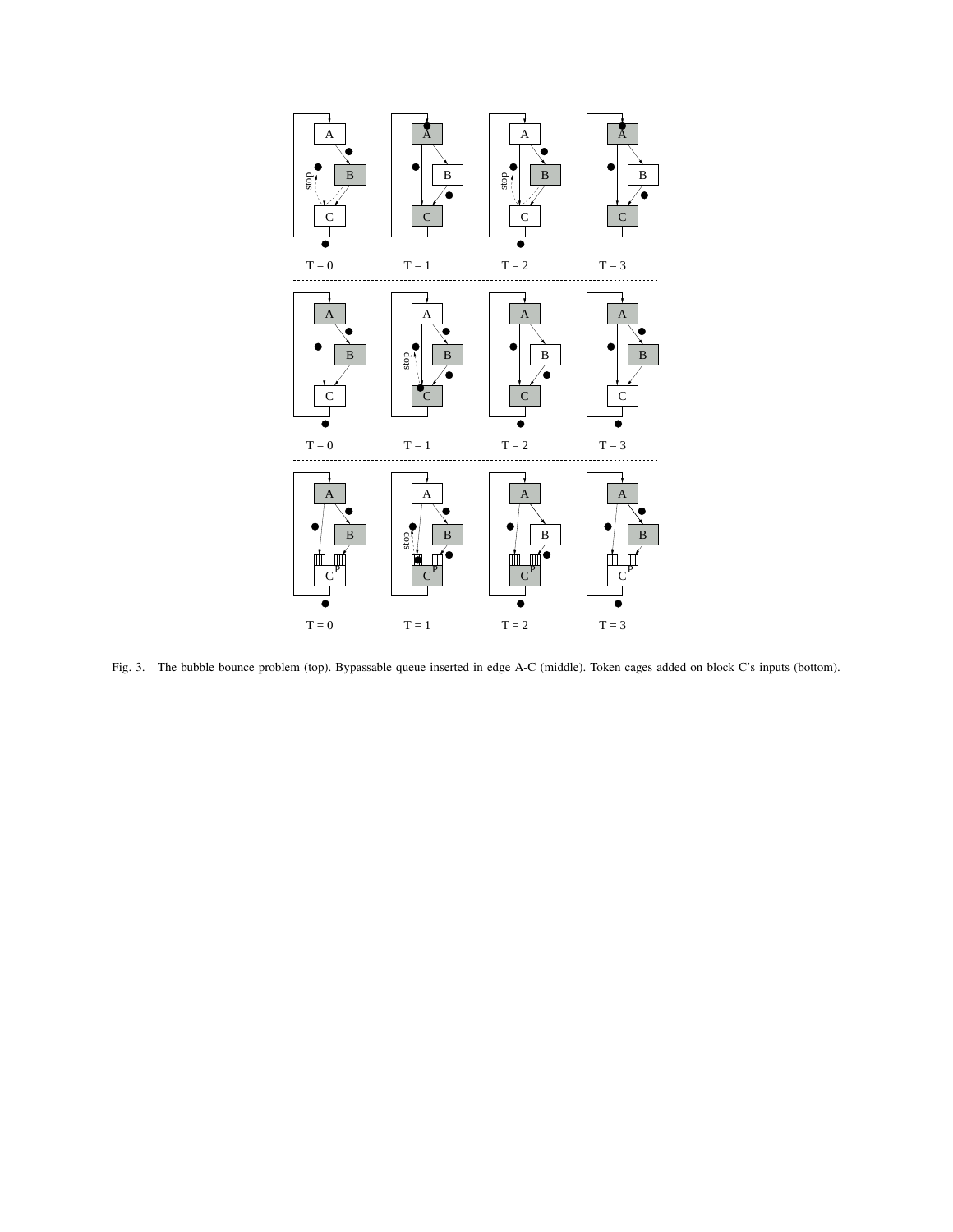

Fig. 4. Datapath: Two data inputs merge on the same output data. Control: The join controller merges/forks valid/stop signals.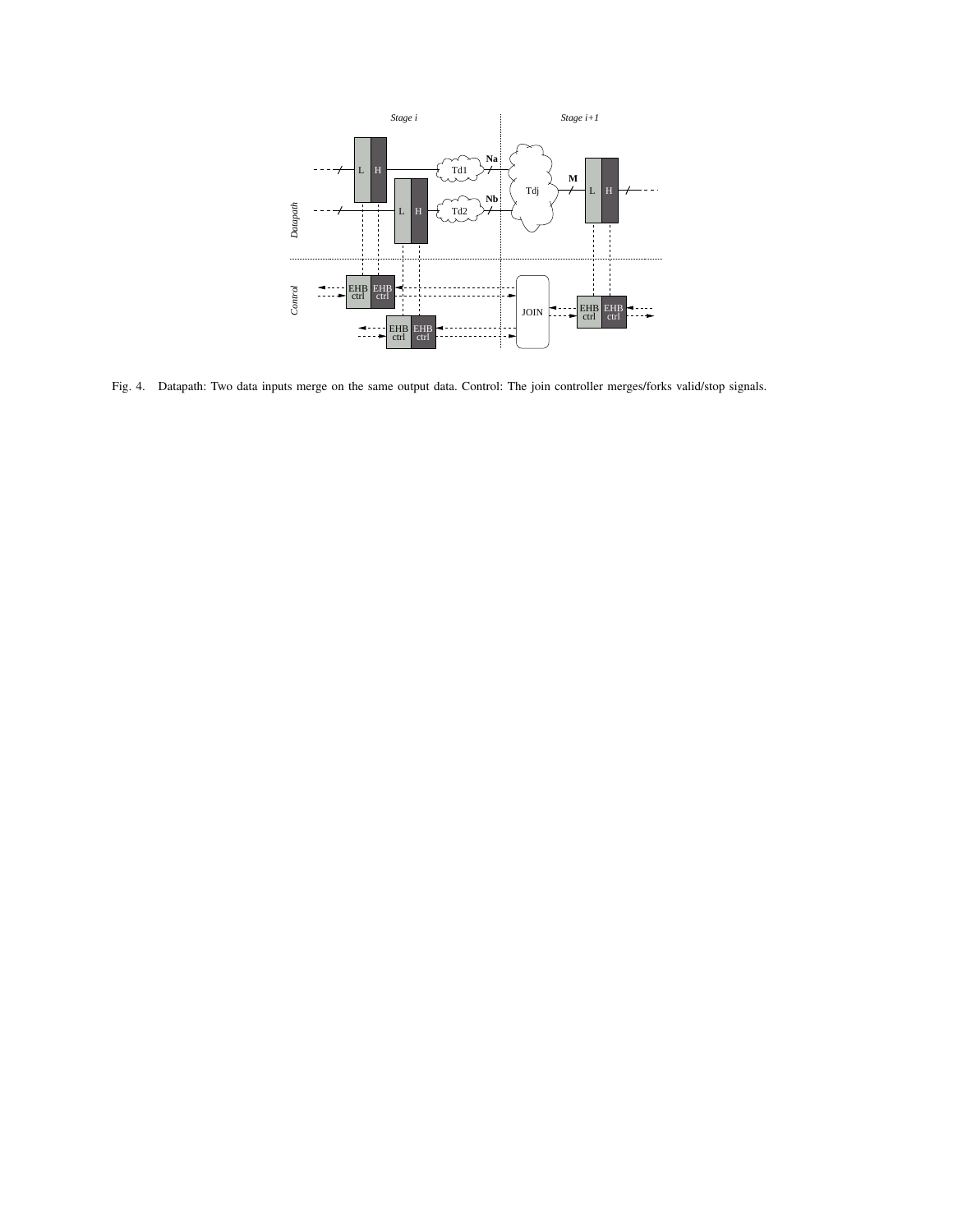

Fig. 5. Two negative-level sensitive latches (datapath layer) and their half-buffers controllers (control layer) have been retimed.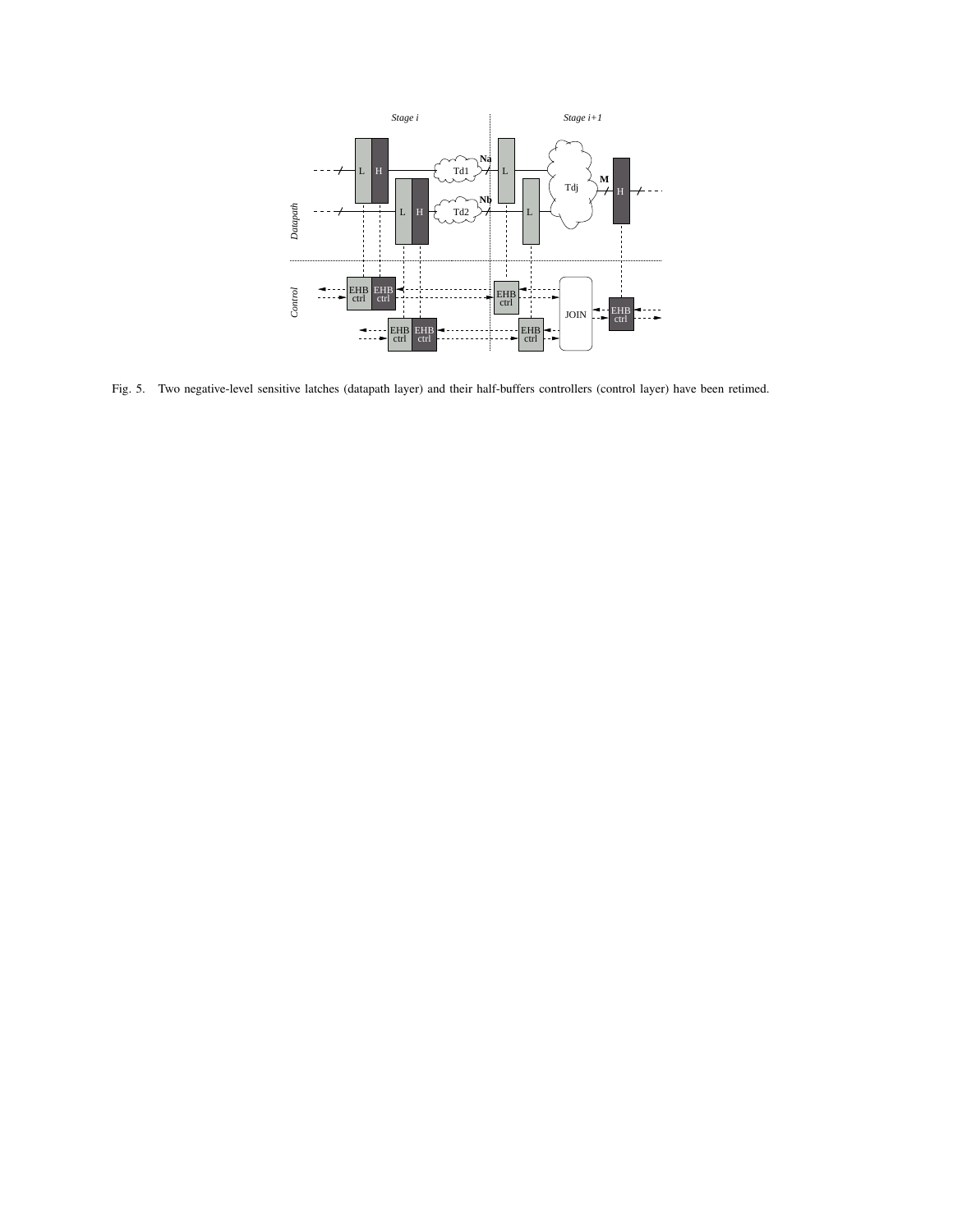

Fig. 6. Timing waveforms before and after retiming.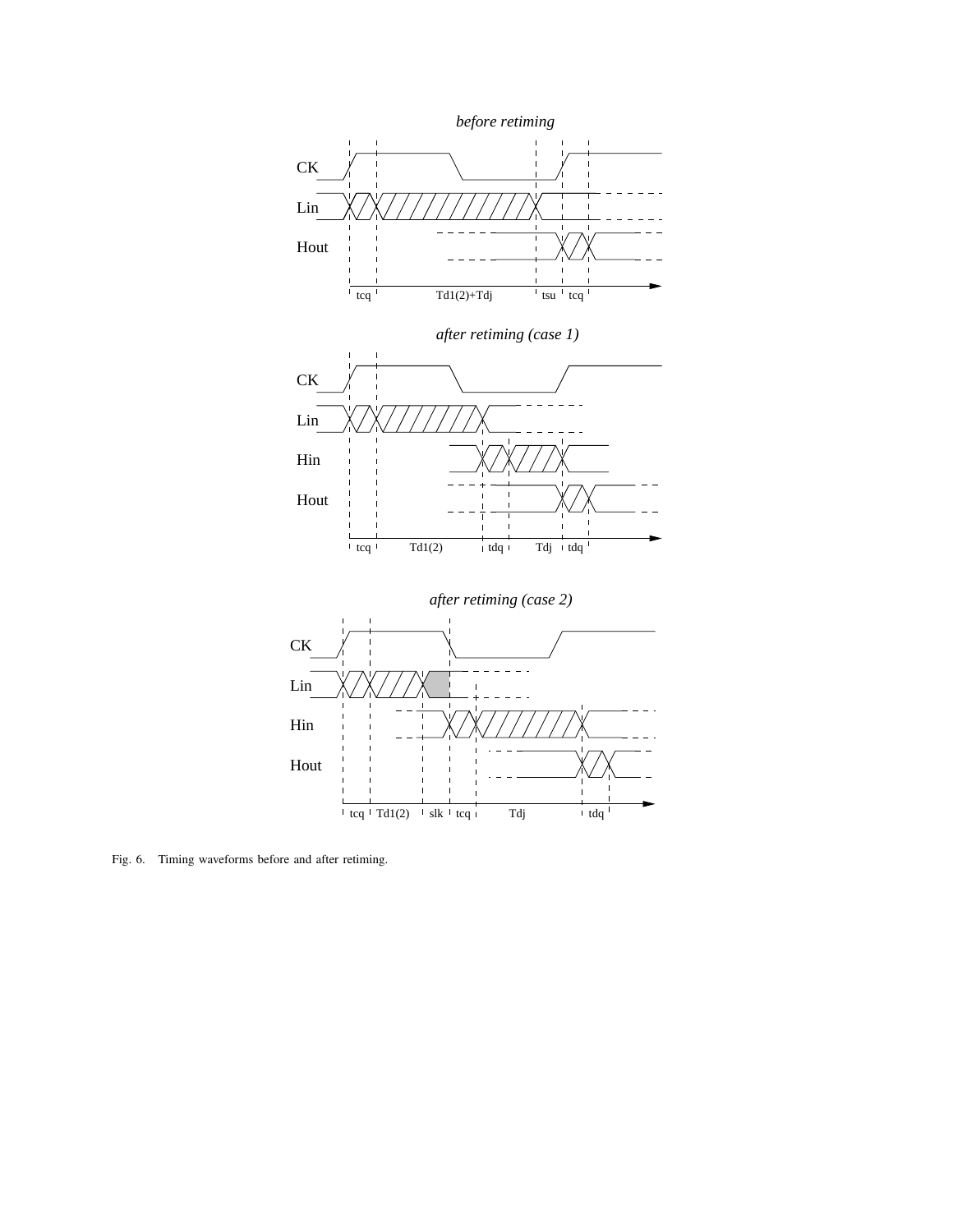

Fig. 7. Example of timing evolution before and after retiming with early evaluation blocks.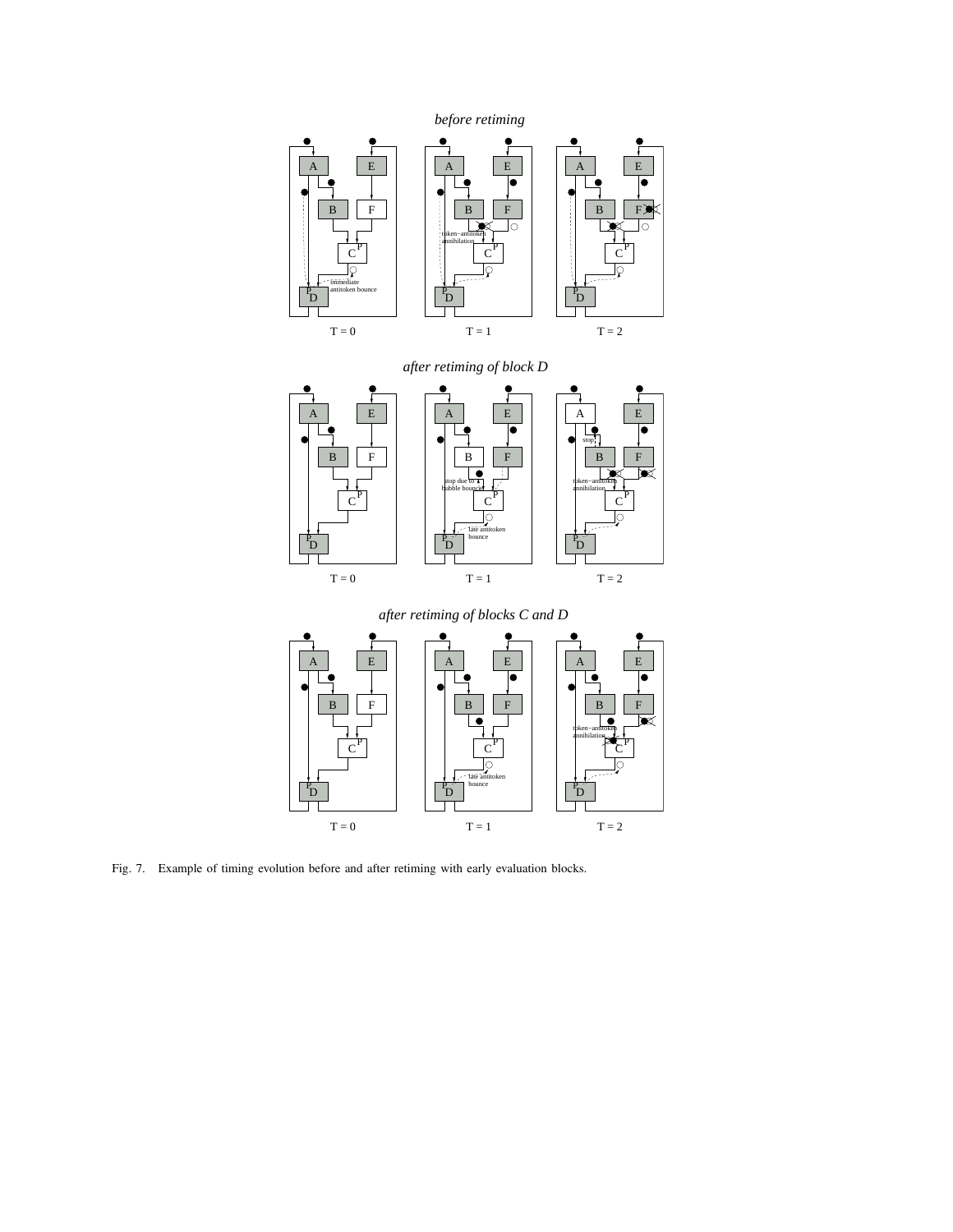

Fig. 8. Insertion of two token cages on the join controller inputs.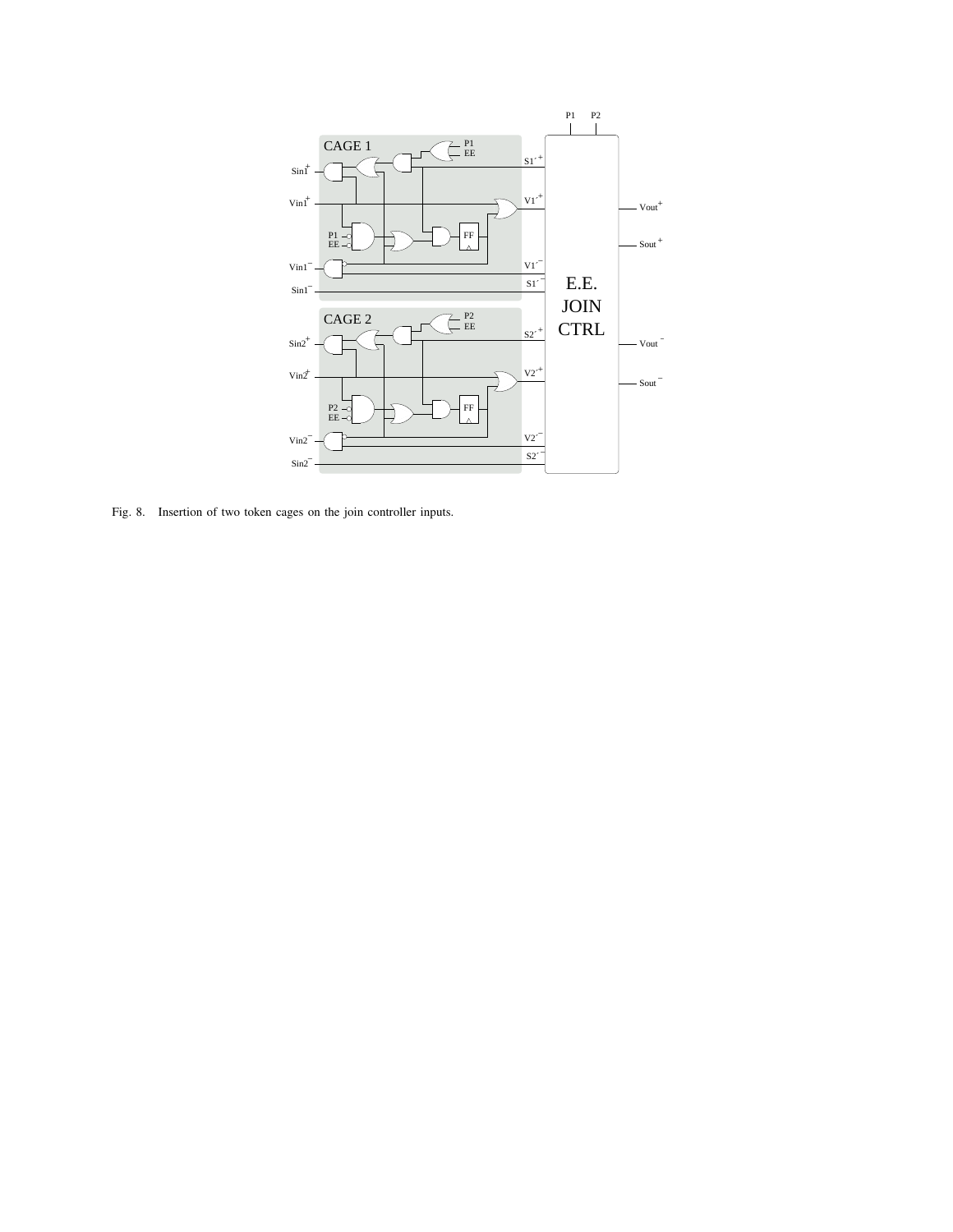

Fig. 9. Example of elastic processor: (a) datapath, (b) marked graph w/o buffers, (c) w/ one buffer to break critical path, (d) w/ a second buffer to balance latencies.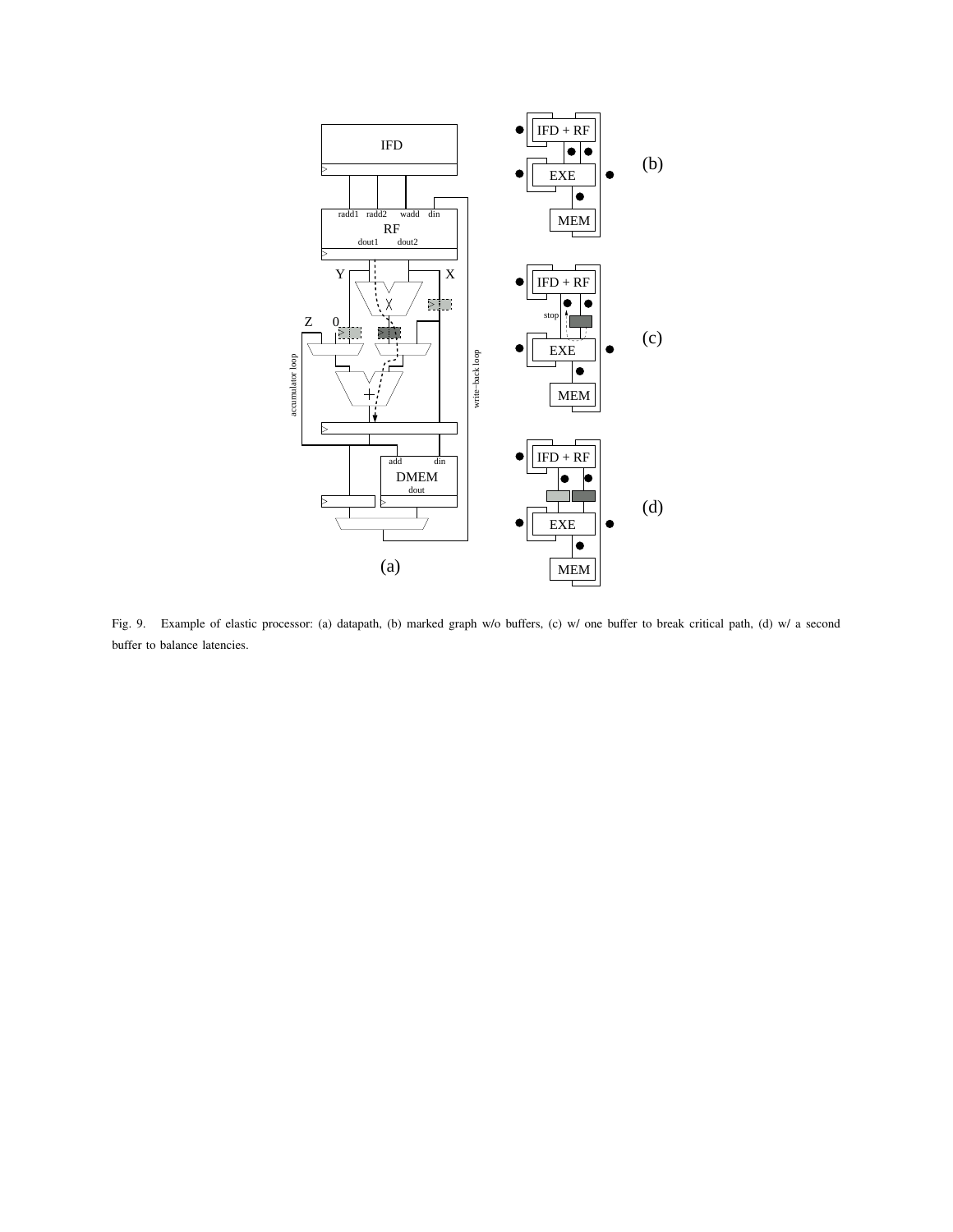



Fig. 10. EXE join with early evaluation and different processing conditions: (a) no buffer and fast input processed, (b) no buffer and slow input, (c) buffer and fast input, (d) buffer and slow input.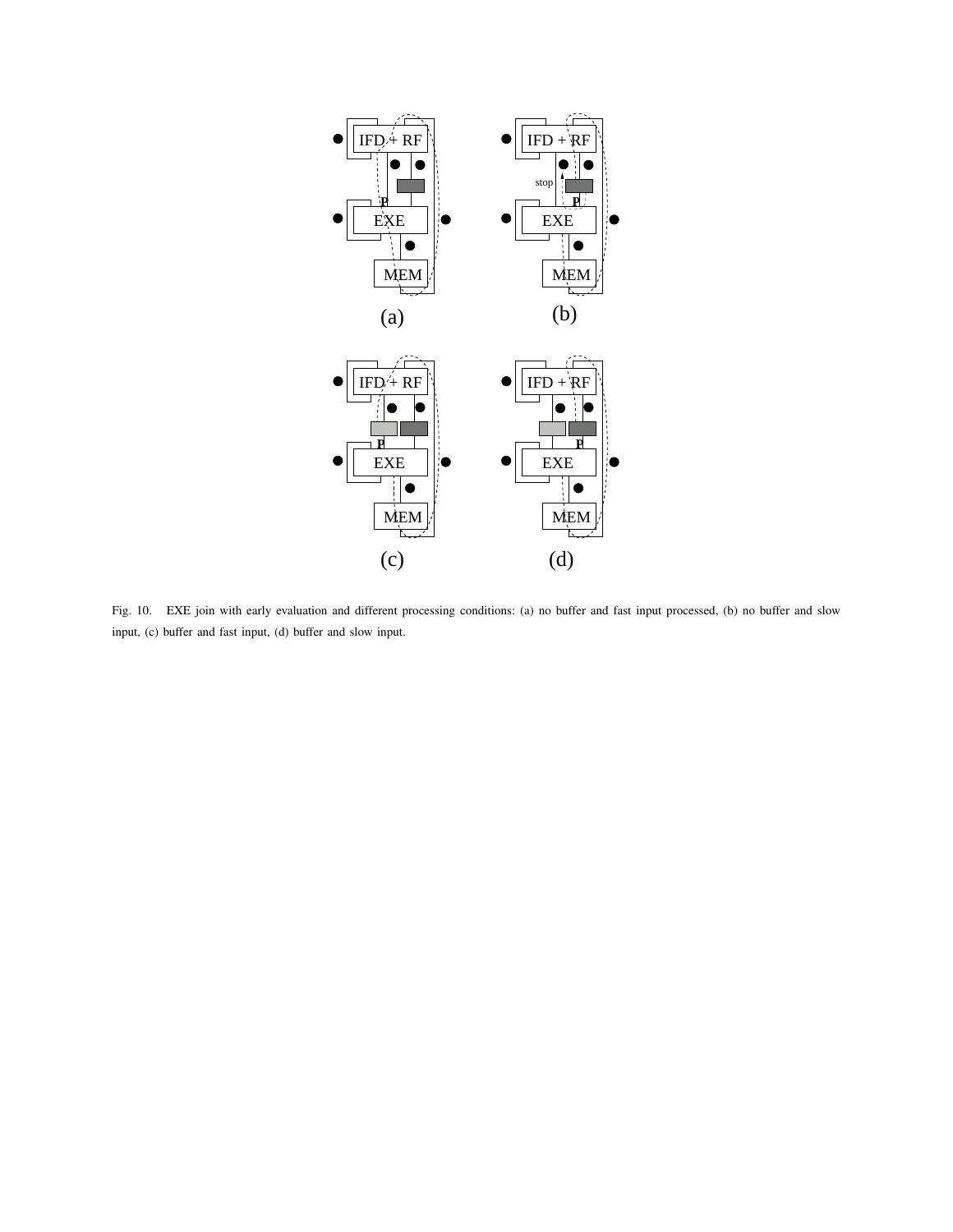

Fig. 11. Four elastic configurations of an arithmetic unit: standard case with logic and elastic buffer (a); input queues created through half-buffer retiming (b); standard input queues (c); only one input queue (d).